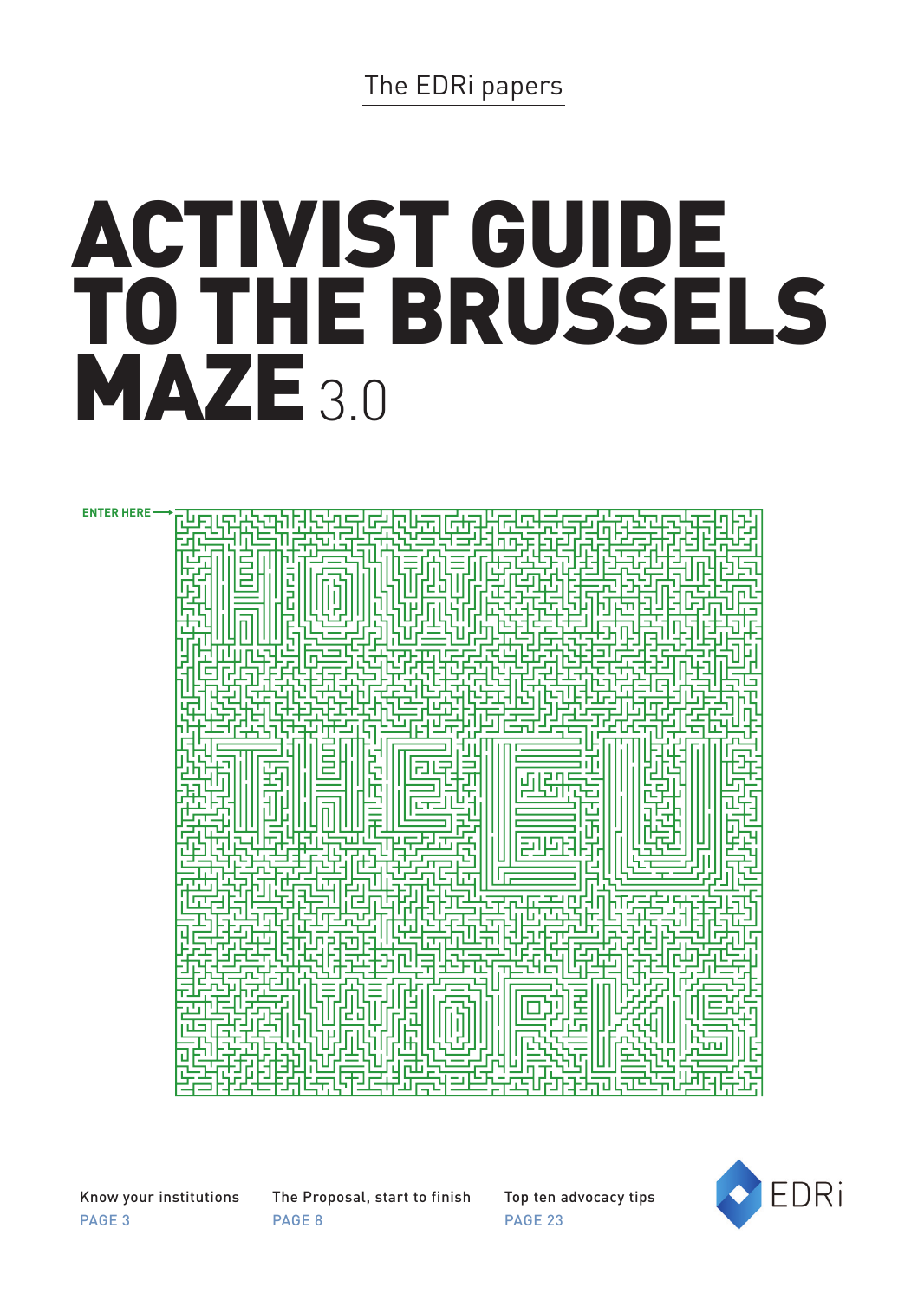This document is distributed under a Creative Commons 4.0 Licence [http://creativecommons.org/licenses/by-nc-sa/4.0/](http://)

Graphs based on images from "iLobby – Survival guide to the EU" by Caroline De Cock

This publication was printed thanks to the support of the [European Cultural Foundation](http://European Cultural Foundation)

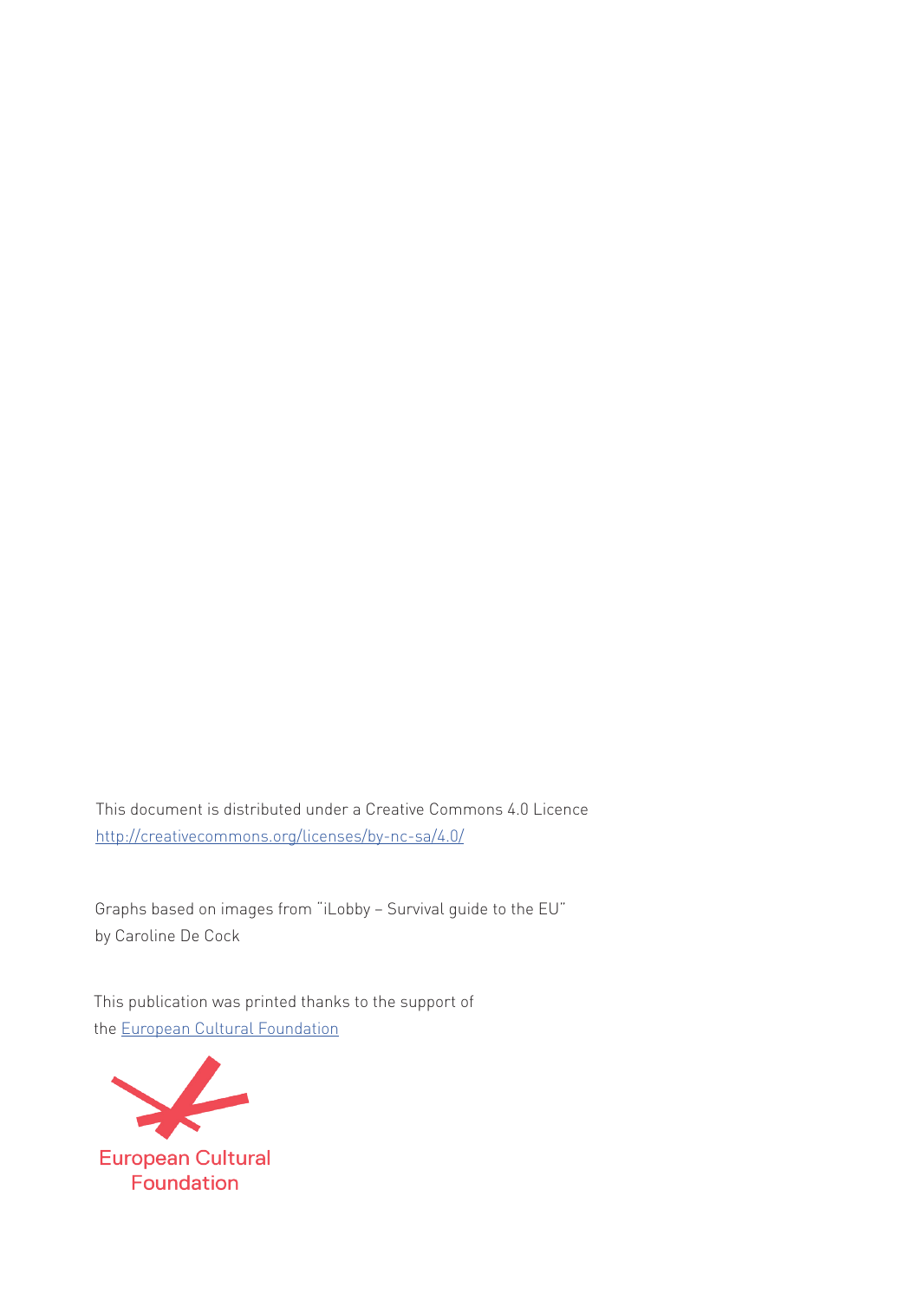The purpose of this booklet is to provide activists with an insight into where EU legislative and non-legislative Proposals come from, and what can be achieved at each stage of the legislative process. As the lifecycle of any EU Proposal of any description is very long, it is important to know where to target any activity at any given moment. Each institution is very powerful and influential at certain moments and very much a spectator at other moments. We hope that this guide will help serve as a map of the Brussels maze.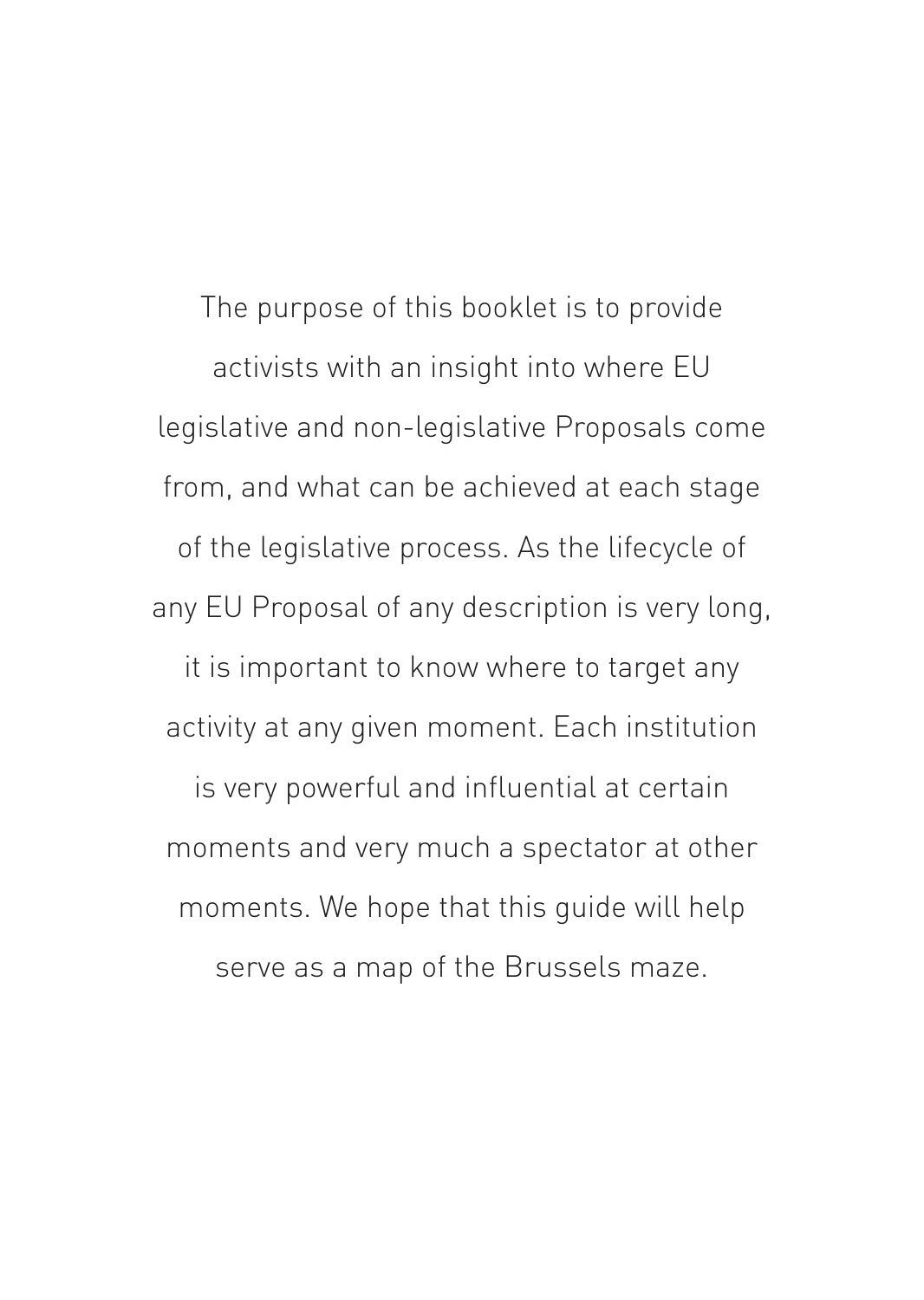## **EUROPEAN DIGITAL RIGHTS**

### WHO IS EDRi?

Founded in 2002, European Digital Rights (EDRi) is the biggest European network defending rights and freedoms online.

Currently 42 non-governmental organisations are members of EDRi and 30 observers closely contribute to our work.

### WHAT DOES EDRi DO?

Our mission is to promote, protect and uphold human rights and the rule of law in the digital environment, including the right to privacy, data protection, freedom of expression and information.

Our vision is for a Europe where State authorities and private companies respect everyone's fundamental rights and freedoms in the online environment. Our overall aim is to build the structures where civil society and individuals are empowered to embrace technological progress in control of their rights.

#### CONTACT

https://edri.org

t/ dedri

brussels@edri.org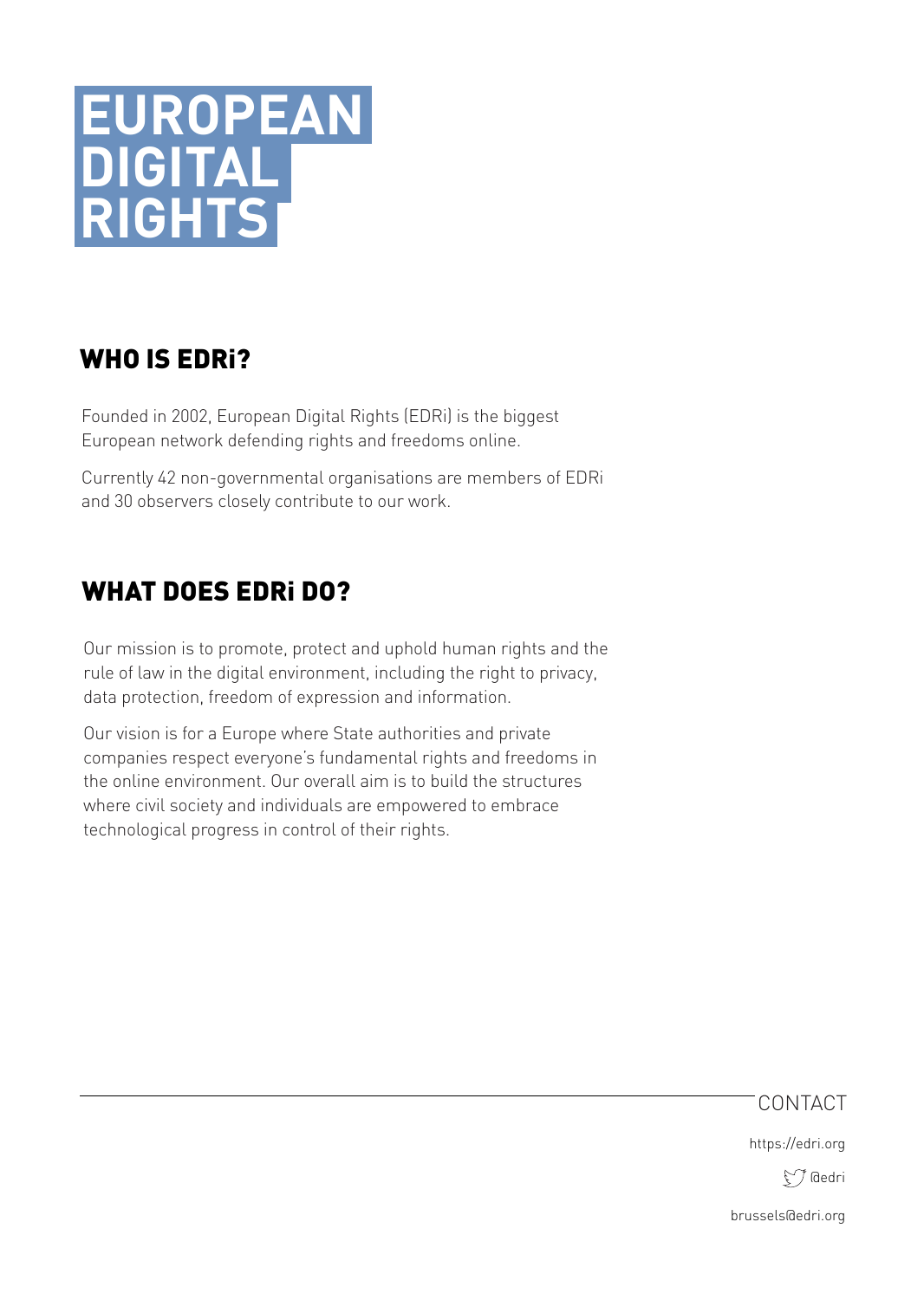**CONTENTS:**

#### **[03](#page-5-1) [INTRODUCTION TO](#page-5-0)  E INSTITUTIONS** THE MAIN LEGISLATIVE BODIES EXPLAINED **PAGE**

[08 THE PROPOSAL](#page-10-0)

FIND YOUR WAY THROUGH THE MAZE

## **[21 NON LEGISLATIVE](#page-24-0)** INSTRUMENTS

#### **[Introduction to the Institutions](#page-5-0)**

- 03 [European Commission and consultative bodies](#page-5-0)
- 04 [European Parliament](#page-6-0)
- 0[6](#page-8-0) The Council of the European Union

#### **[The Proposal](#page-11-0)**

- 09 [Launch of the Proposal, the O](#page-11-0)rdinary Legislative Procedure
- 11 [First Reading in the European Parliament](#page-13-0)
- 15 [First Reading in the Council & Commission](#page-17-0)
- 17 [Second Reading in the European Parliament](#page-19-0)
- 19 [Second Reading in the Council](#page-21-0)
- 20 [Conciliation](#page-22-0)

#### **[Non-legislative](#page-24-0)**

- 22 [Parliamentary non-legislative](#page-24-0) policy files
- 22 [International agreements](#page-24-0)

**[Top ten advocacy tips for activists](#page-25-0)**

**Useful terms**



— THE<br>OTHER

**.......** 1...<sub>.</sub>...1 . . . . . . . . :.......<u>:</u>





USEFUL TERMS PAGE [25](#page-27-0)

Booklet originally written by: Joe McNamee, Advocacy Coordinator Kirsten Fiedler & Marie Humeau, Advocacy Managers Updated in 2019 by: Diego Naranjo, Ella Jakubowska & Heini Jarvinen

Design by: CtrlSPATIE Adaptation for version 3.0 by: Heini Jarvinen

[European Digital Rights \(EDRi\)](http://edri.org) is an association of 42 privacy and digital civil rights associations from 20 countries.

European Digital Rights 12 Rue Belliard B-1040 Brussels tel: + 32 (0) 2 274 25 70 [brussels@edri.org](mailto:brussels%40edri.org?subject=)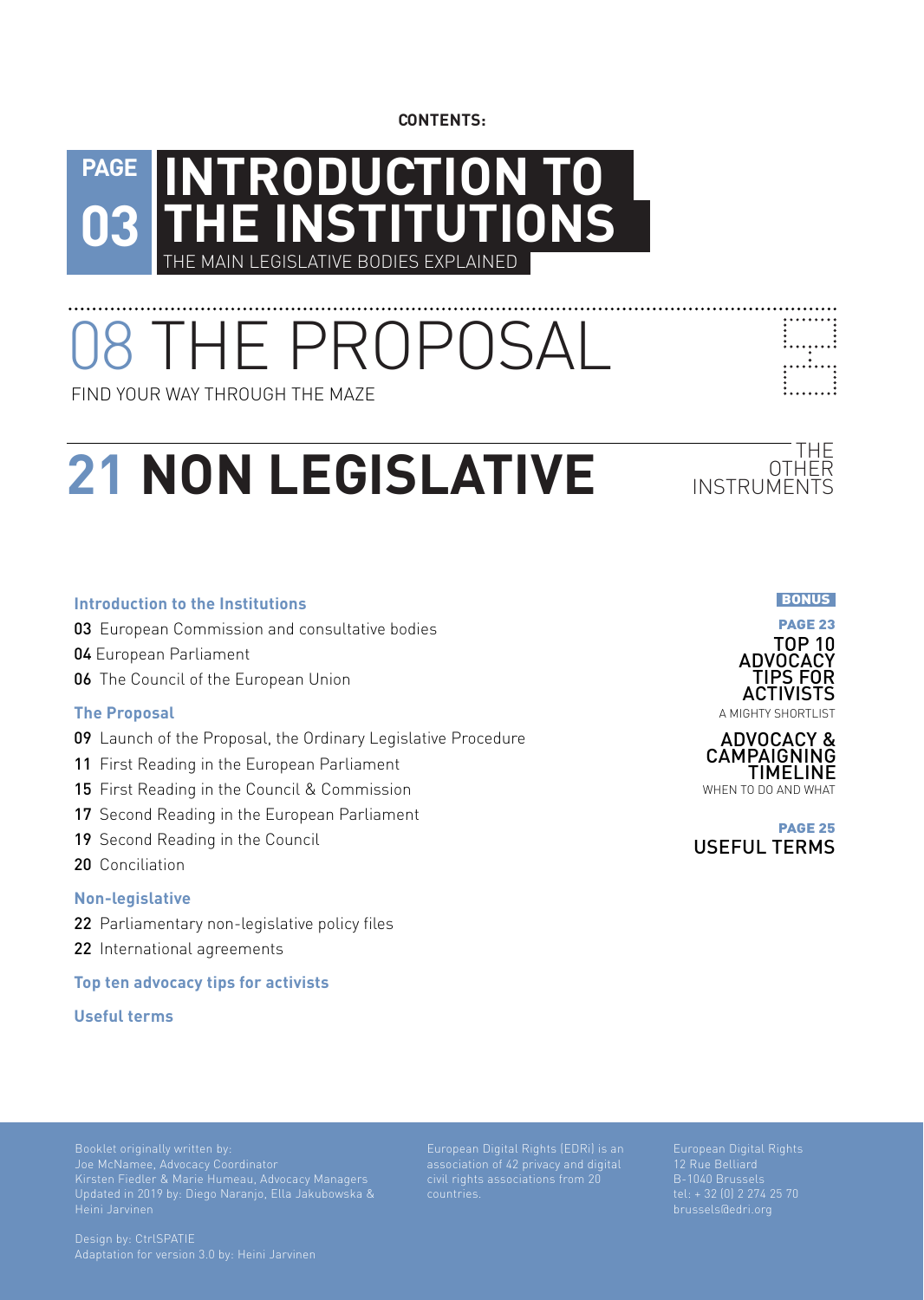## <span id="page-5-1"></span><span id="page-5-0"></span>**INTRODUCTION TO THE INSTITUTIONS** THE MAIN LEGISLATIVE BODIES EXPLAINED

**PAGE 03** [European Commission and consultative bodies](#page-5-2) **PAGE 04** [European Parliament](#page-6-1) **PAGE 06** [The Council](#page-8-1)

### <span id="page-5-2"></span>EUROPEAN COMMISSION AND CONSULTATIVE BODIES

#### **European Commission**

The European Commission consists of the President and [27 Commissioners](https://ec.europa.eu/commission/commissioners/sites/comm-cwt2019/files/team_attachments/allocation-portfolios-supporting-services_en_0.pdf)  (including the EU High Representative, executive Vice Presidents and Vice Presidents), nominated by the 27 Member States and approved by the European Parliament. Each Commissioner is responsible for a portfolio, and they are responsible for Directorates General (DGs), which help them to develop the policy for their portfolio.

The new Commission, taking office in December 2019, has divided the work of the Commissioners (their "portfolios") differently from the last Commission under President Jean-Claude Juncker. Over-arching responsibilities are shared between the current President (Ursula von der Leyen) and the three executive Vice-Presidents (Frans Timmermans, Margrethe Vestager and Valdis Dombrovskis) in addition to five Vice-Presidents. A guide to the responsibilities of the new Commission is available at: [https://ec.europa.eu/commission/commissioners/sites/comm](https://ec.europa.eu/commission/commissioners/sites/comm-cwt2019/files/team_attachments/globe-college-protocol-2019-2024_en.pdf)[cwt2019/files/team\\_attachments/globe-college-protocol-2019-2024\\_en.pdf](https://ec.europa.eu/commission/commissioners/sites/comm-cwt2019/files/team_attachments/globe-college-protocol-2019-2024_en.pdf)

Each Commissioner has a Cabinet, or private office staff. As all of the Commission's decisions are taken collectively, each Commissioner's Cabinet must monitor all the Commission's activity - although it will take time for the nature of collective responsibility in the new structure to become clear. In addition, the Cabinet members divide up the policy files of the Directorate General (DG) for which

**"It is often more productive to discuss the details of a particular policy file with a cabinet member..."**

their Commissioner is responsible. It is often more productive to discuss the details of a particular policy file with a Cabinet member rather than with the Commissioner, as they are the day-to-day bridge between the Commission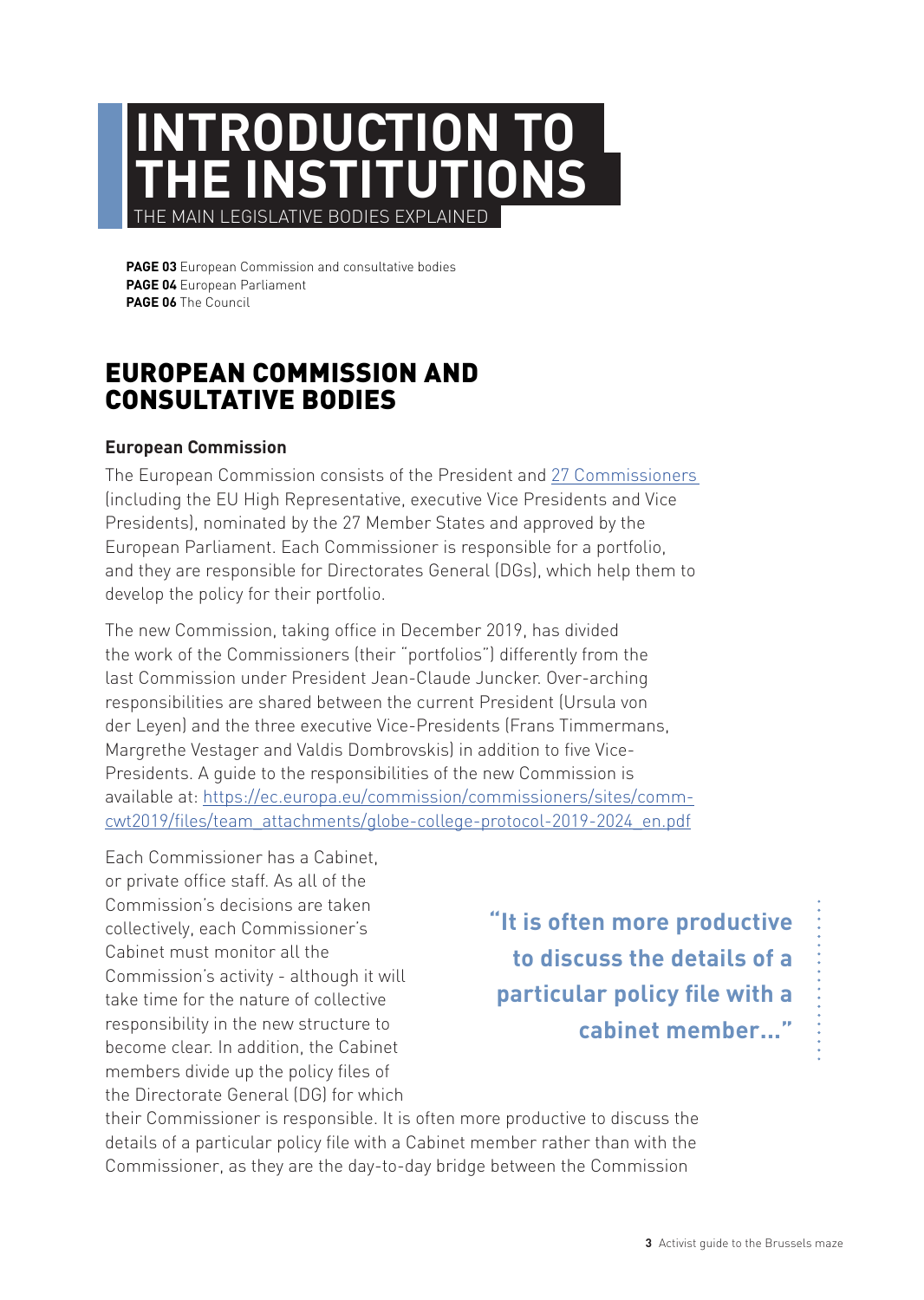<span id="page-6-0"></span>services and the Commissioner. However, they are exceptionally busy and therefore meetings should only be requested when needed and when you can provide detailed and specific expertise.

The fascinating thing to note about the Commission is that each Directorate General has its own corporate identity - often closely reflecting the personality of the Commissioner responsible. So, few if any accurate generalisations can be made about the "attitude of the Commission" on any policy file. The Commission is simultaneously open and closed, transparent and secretive.

#### **Consultative bodies of the EU**

The Economic and Social Committee represents civil society, employers and workers.

The Committee of the Regions is meant to represent regional and local authorities. It rarely works on digital issues, except on network rollout.

### <span id="page-6-1"></span>EUROPEAN PARLIAMENT

The European Parliament is the only directly elected European institution. The representation is "weighted" in a way that gives smaller Member States proportionately more votes than the larger ones. As of December 2019, there are a total of 747 Members of the European Parliament (MEPs).

MEPs organise themselves into political groups based on political persuasion rather than country. These are:

| <b>Name</b>                                            | Abbr           | No of<br><b>MEPs</b> | $%$ of<br><b>MEPs</b> | <b>Member</b><br><b>States</b><br>represented | <b>Political</b><br>orientation |
|--------------------------------------------------------|----------------|----------------------|-----------------------|-----------------------------------------------|---------------------------------|
| European People's Party                                | <b>FPP</b>     | 182                  | 24.3                  | 26                                            | Centre-right                    |
| Socialists and Democrats                               | S&D            | 153                  | 20.4                  | 26                                            | Centre-left                     |
| Renew Europe                                           | Renew          | 108                  | 14.4                  | 22                                            | Centre-right                    |
| Greens / European Free Alliance                        | Greens/EFA     | 74                   | 9.9                   | 16                                            | Diverse, generally<br>left-wing |
| <b>Identity and Democracy</b>                          | ID             | 73                   | 9.8                   | 9                                             | Far-right                       |
| <b>European Conservatives and</b><br><b>Reformists</b> | <b>FCR</b>     | 62                   | 8.3                   | 16                                            | Right-wing                      |
| European United Left / Nordic<br>Green Left            | GUE/NGL        | 41                   | 5.5                   | 14                                            | Left-wing                       |
| Non-attached members                                   | N <sub>1</sub> | 54                   | 7.2                   | 7                                             |                                 |

(These figures are correct at time of writing (November 2019) but are subject to fluctuation. Please refer to the European Parliament's website for the most up-to-date information.)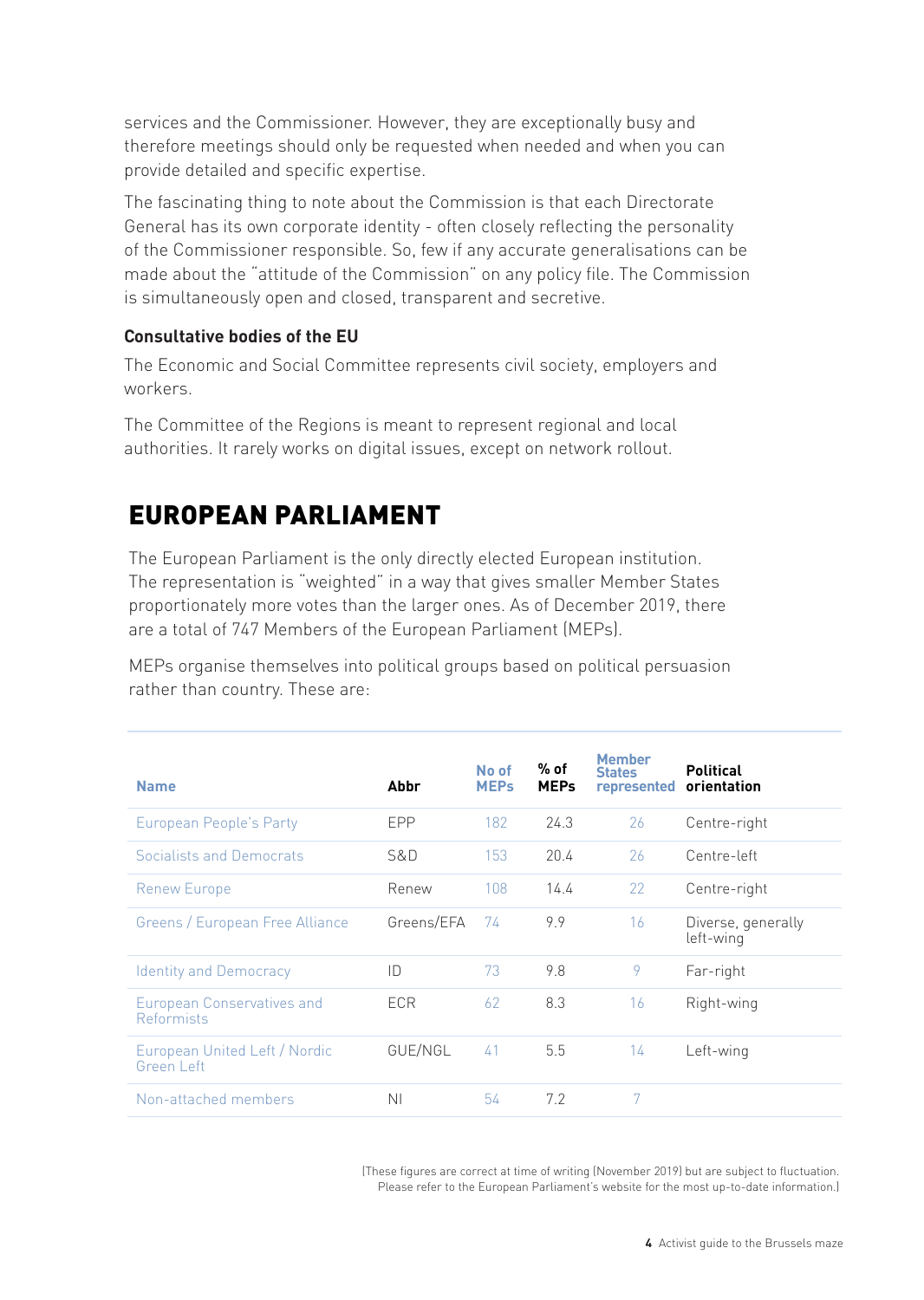#### **Committees**

Parliamentary work is undertaken by 22 Committees (and two sub-Committees). Broadly speaking, each Committee's membership corresponds to the size of each political group and to the proportion of MEPs from each Member State.

MEPs are organised by political group in each Committee. Each political group appoints a Coordinator, who is basically a "leader" for the delegation in that particular Committee.

#### **Committee secretariat**

Each Committee is supported by a non-political secretariat, whose staff are often impressively expert on the subject matter of the Committee in question, providing very high-level support for MEPs. Activists can have very productive cooperation with these staff members, but the nonpolitical nature of their role must be respected and in no communication with Committee staff members should you either ask for, or be liable to be misunderstood as asking for, political interference or bias.

#### **Political group secretariat**

Each political group also has its own staff that support the work of MEPs from that political group in the Committee. These staff are also frequently very expert on the policies covered by their Committee. They are also closely involved in negotiations on individual proposals and are therefore very significant in the political process. They often welcome input from activists, particularly from those who are knowledgeable and who have demonstrated trustworthiness and willingness to be involved.

#### **Assistants**

Each MEP has one or more assistants. There are as many MEPs in the Parliament as there are types of assistant – their role depends very much on the personality of the MEP. They have become increasingly important in recent years, often playing a role of equal importance to that of their MEP on some legislative policy files. Only ongoing contact with an MEP will allow insight into the role of an assistant.

#### **Management of Proposals**

In a national parliament a minister is responsible for guiding each Proposal through the legislative process. In the European Parliament any individual MEP can be given responsibility for a Proposal. The MEP responsible for a particular Proposal is known by the French word "Rapporteur". All of the other political groups nominate an MEP to follow the proposal for their group and these are known as Shadow Rapporteurs.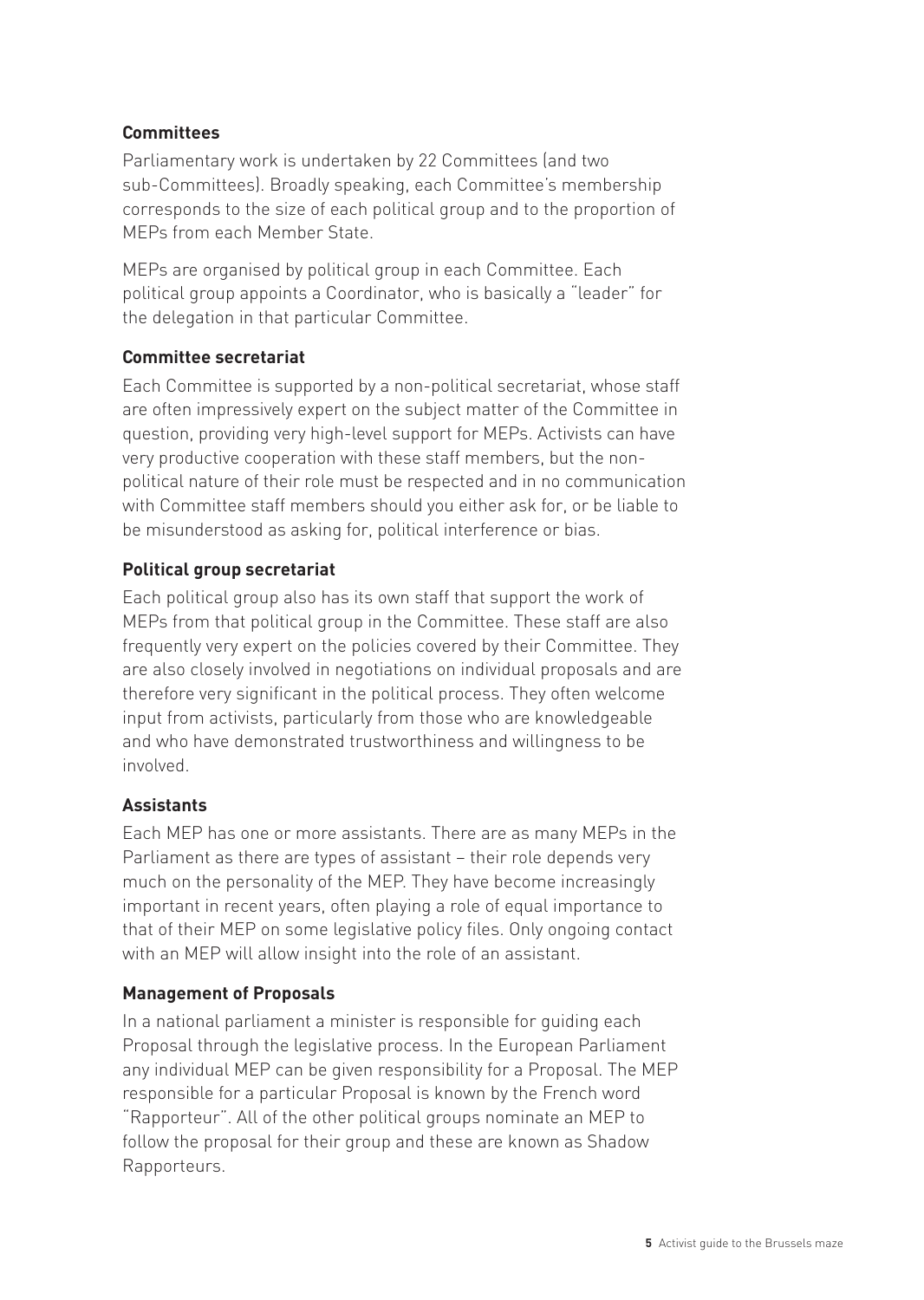#### <span id="page-8-0"></span>**Information is power.... and hard to find**

Unfortunately, each political group organises its own website, so identifying the staff members or Coordinators for each political group involves trawling through each political group's website individually. The political groups also like to fundamentally redesign their websites very often, so providing links to the current locations of this information is of limited value.

There is no detailed public directory of Parliament secretariats working on any policy file and no directory of which political group staff are working on any given policy file. Activists can rely on organisations such as EDRi in order to find such information. For example, EDRi maintains a database of priority policy files including all of the above information, which is available to its members and groups with which we cooperate.

### <span id="page-8-1"></span>THE COUNCIL OF THE EUROPEAN UNION

#### **What's the Council?**

The Council of the European Union, also known as the EU Council, or just "the Council", is made up of the Member States. Each Member State has a Permanent Representation to the EU in Brussels. The "Perm Reps" (as they are known in Brussels jargon) are staffed with ministry officials that do most of the hard work on negotiations, under instruction from their home ministries.

At the top of the hierarchy of the Perm Reps are the Permanent Representatives, who can negotiate on behalf of ministers (in a forum known as Coreper II) and their deputies, who oversee mainly technical issues (Coreper I). Obviously, as the range of issues that Coreper covers is wide, the Permanent Representatives must rely heavily on the relevant ministry in their home country when working on any particular policy file. However, as happened in the Software Patents Directive, political directions and manoeuvres which Coreper undertakes can be decisive. Coreper is chaired by the representative of the Member State which currently holds the six-month rotating EU Council presidency.

While the Council itself is still very closed and secretive, the Perm Reps themselves have undergone something of a revolution in transparency over the past few years. Most Perm Rep staff from most Member States are very interested in receiving input from interest groups. Unfortunately, it often takes a bit of:

- detective work to find out who is responsible for the policy file you are working on and
- time in order to build up enough trust to work effectively with the official in question.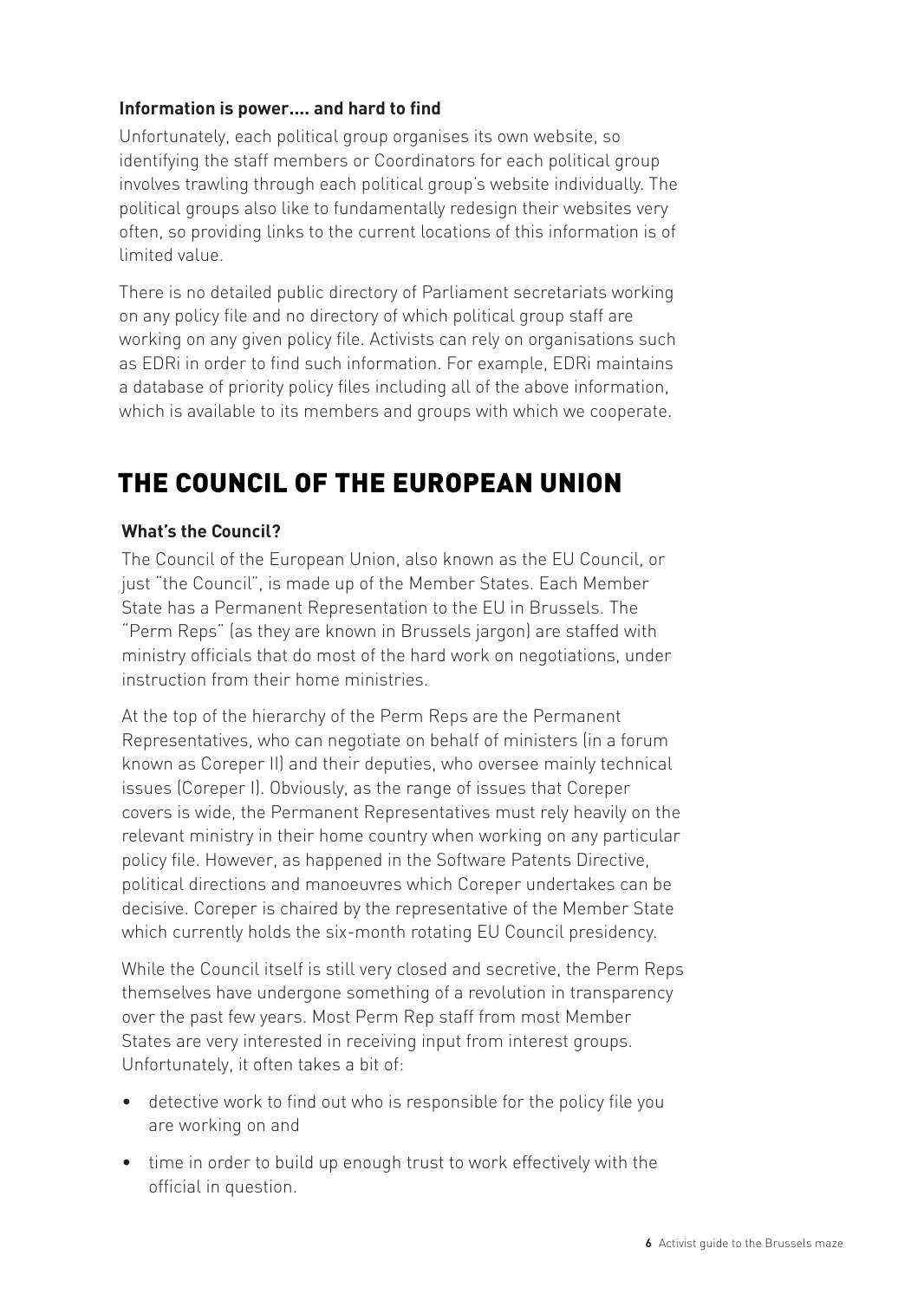While the Perm Reps are becoming more transparent individually, the Council itself has failed miserably to keep pace. There is little public information about which working groups are responsible for which policy files, what was discussed in working groups, public access to working group meetings, details regarding which Member States take which positions, timetables, negotiating drafts, etc.

#### **Council Presidency**

The Presidency of the Council is rotated every six months between the EU Member States. At any given moment, there are three Member States with a role in the Presidency – the incoming Presidency, the outgoing Presidency and the Presidency-in-office.

#### **Presidency politics**

Presidencies believe that the whole world is looking at them and that adopted texts are proof of a good presidency. As a result, Presidencies frequently vote in favour of whatever will lead to an agreement – even if this is contrary to their own country's best interests. This is particularly - but not exclusively - the case for presidencies from the smaller Member States. Larger Member States can, although this is comparatively rare, exploit their position as President - as happened under the French Presidency in the 2008/2009 telecoms package and the UK Presidency, which pushed through the now invalidated Data Retention Directive.

#### **What does the Council do, and when?**

If the policy file is considered urgent, the Council will work in parallel with the Parliament and negotiate compromises ahead of the Parliament's First Reading. While this so-called First Reading Agreement (see below) weakens the Parliament's negotiating position, the Parliament has an odd and inexplicable habit of consenting to it. As a result, the speed and timing of the Council's activities changes on a case-bycase basis.

#### **Key Online Resources**

**MEP Directory** [https://www.europarl.europa.eu/meps/](https://www.europarl.europa.eu/meps/en/home) [en/home](https://www.europarl.europa.eu/meps/en/home)

**Political Group Directory**<br>http://europarl.europa.eu/about-<br>parliament/en/organisation-and-rules/ organisation/political-groups

**Political Group Directory** [http://europarl.europa.eu/committees/en/](http://europarl.europa.eu/committees/en/work-in-progress.html ) [work-in-progress.html](http://europarl.europa.eu/committees/en/work-in-progress.html )

**Legislative Train Schedule** <http://europarl.europa.eu/legislative-train/>

**European Parliament Video Broadcasts** [https://multimedia.europarl.europa.eu/](https://multimedia.europarl.europa.eu/en/home) [en/home](https://multimedia.europarl.europa.eu/en/home)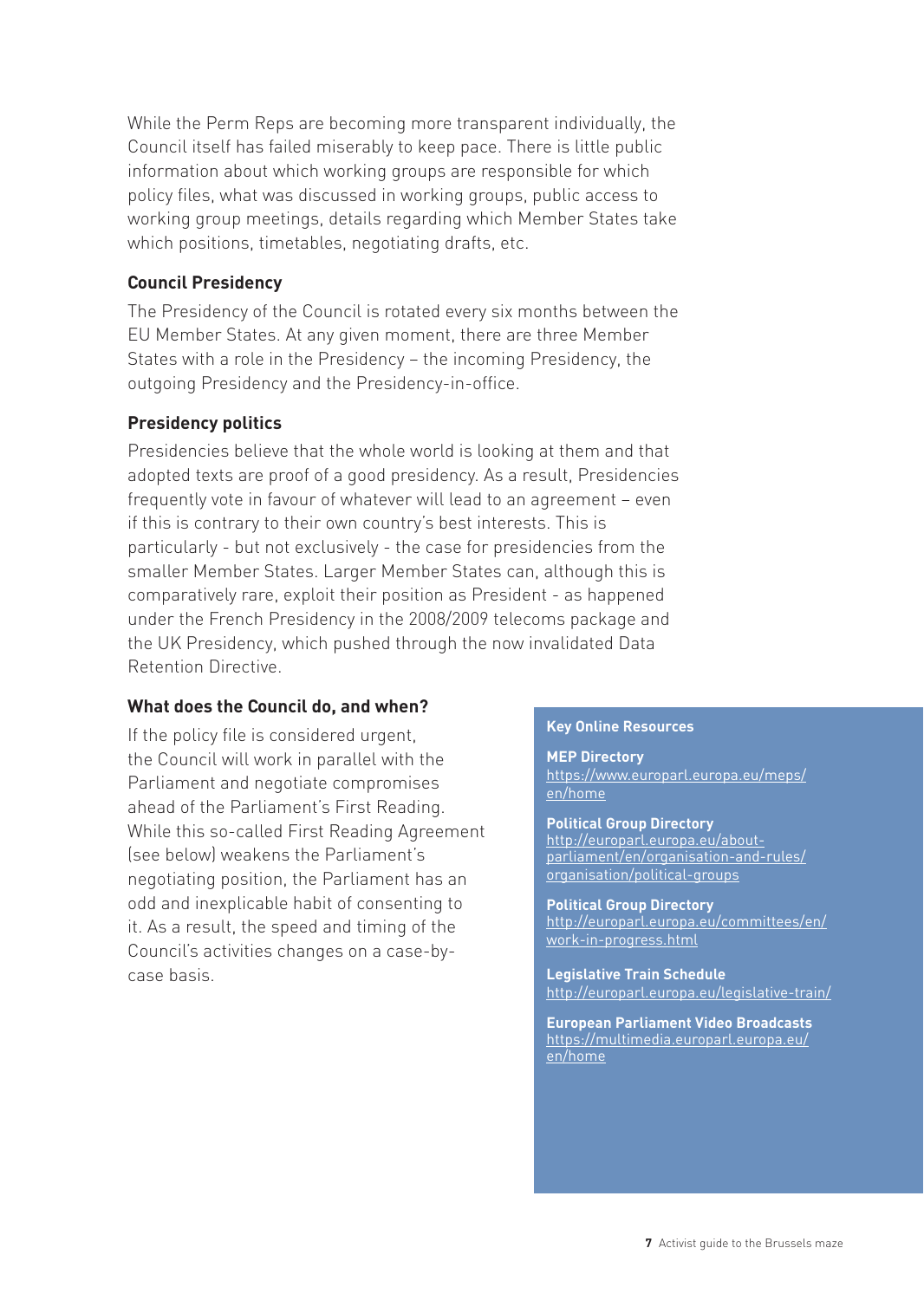## <span id="page-10-0"></span>THE PROPOSAL FIND YOUR WAY THROUGH THE MAZE

**PAGE 08** [Where do Proposals come from?](#page-10-1) **PAGE [09](#page-11-1)** Launch of the Proposal, the Ordinary Legislative Procedure **PAGE 11** [First Reading in the European Parliament](#page-13-1) **PAGE 15** [First Reading in the Council & Commission](#page-17-1) **PAGE 17** [Second Reading in the European Parliament](#page-19-1) **PAGE 19** [Second Reading in the Council](#page-21-1) **PAGE 20** [Conciliation](#page-22-1) **PAGE 20** Conciliation **Launch of the Launch of the Launch of the Launch of the Launch of the** 

#### <span id="page-10-1"></span>**Where do Proposals come from?**

While virtually all Proposals originate in the Commission, the reason behind any particular Proposal varies a lot. For example:

- Sometimes the EU sees that the USA is responding to a particular development and feels the need to follow a similar route for competitive reasons (the E-Commerce Directive is an example of this, reacting to the USA Digital Millennium Copyright Act (DMCA));
- Sometimes legislation is necessary to implement an international agreement signed by the EU, as happened with the Copyright in the Information Society Directive, proposed to implement the WIPO Copyright Treaty;
- Sometimes (although this is only available to larger members) Member States that hold the Presidency of the Council (ab)use their position to push through legislation, as happened with the UK Council Presidency and the Data Retention Directive;
- Sometimes large industries devote large lobbying resources to "selling" a Directive to the EU, as happened with the Term Extension Directive;
- Sometimes the Commission becomes aware of divergences in approach between Member States in an area that is under the EU's competence and proposes legislation to resolve this. The e-Privacy Directive is an example of this.

Proposal

. . . . . . . . . . . . . . . . . . . .

1...<sub>.</sub>...!

01

02

03

First Reading in the EP

Second Reading in the EP

በ $\Delta$ 

. . . . . . . . . . . . . .

Second Reading in the Council

05

l 16

Conciliation

First Reading in the Council & Commission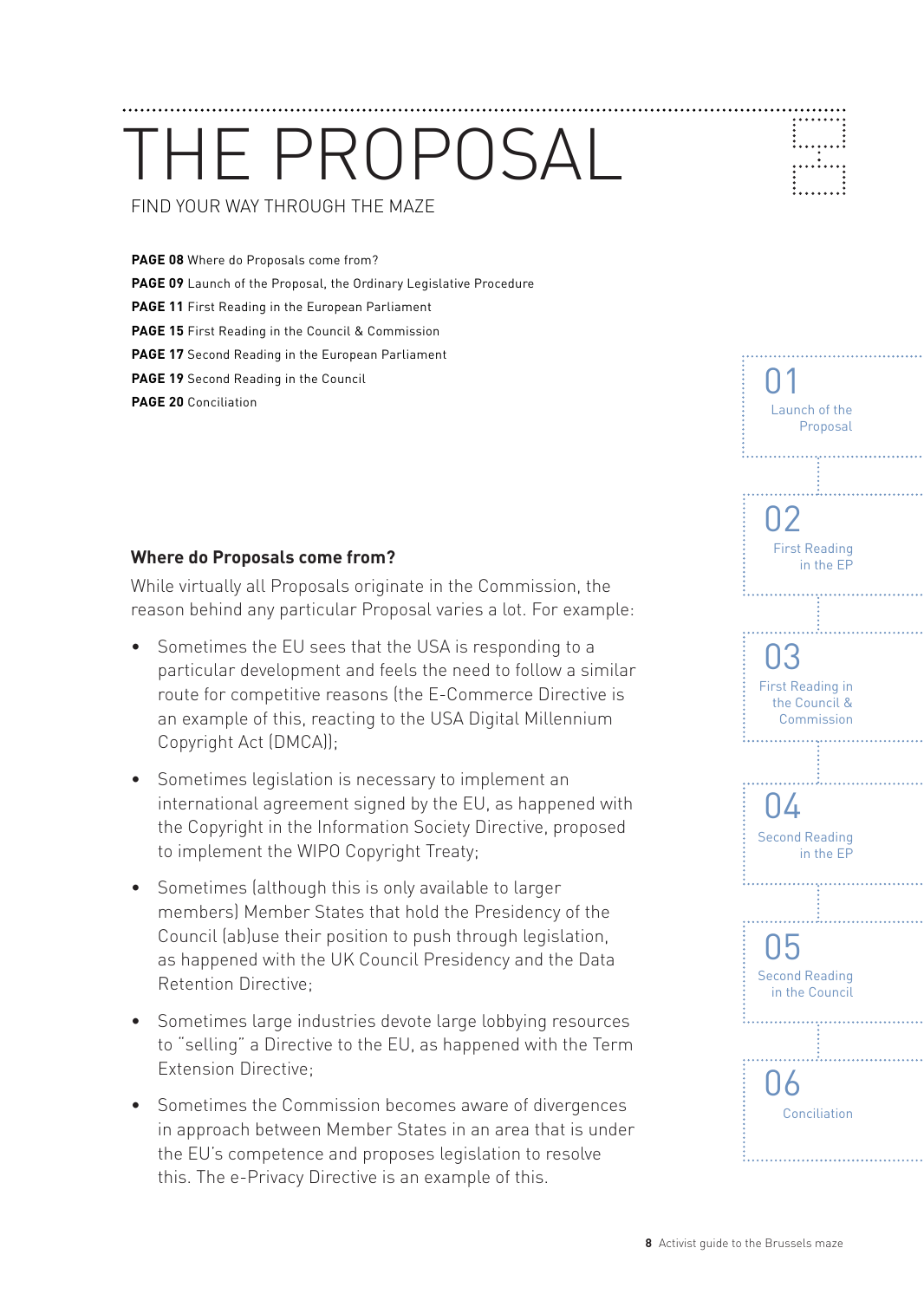### <span id="page-11-1"></span><span id="page-11-0"></span>**LAUNCH OF THE PROPOSAL, THE "ORDINARY LEGISLATIVE PROCEDURE" 01**



#### **The first steps of the journey**

Once an issue has been identified as possibly needing legislation, it is added to the annual work programme. The Directorate General responsible will then publish a document, which will be - depending on the level of advancement of its thinking at that stage - a Green Paper, a White Paper or, most advanced, a Communication.

At this stage in the process, activists and activist groups can respond to the consultation documents. While it is easy to be cynical, it is really valuable to respond to consultations. If the Commission's thinking is positive, it needs support, if it is not positive, it needs to be prevented from being able to say that nobody opposed its approach.

Groups that have sufficient resources - individually or through associations such as EDRi - can very valuably maintain personal contact with the relevant officials in the Commission, and provide input from our perspective on an ongoing basis. Again, this can be more or less effective, depending on the good will of the Commission. The "collegial"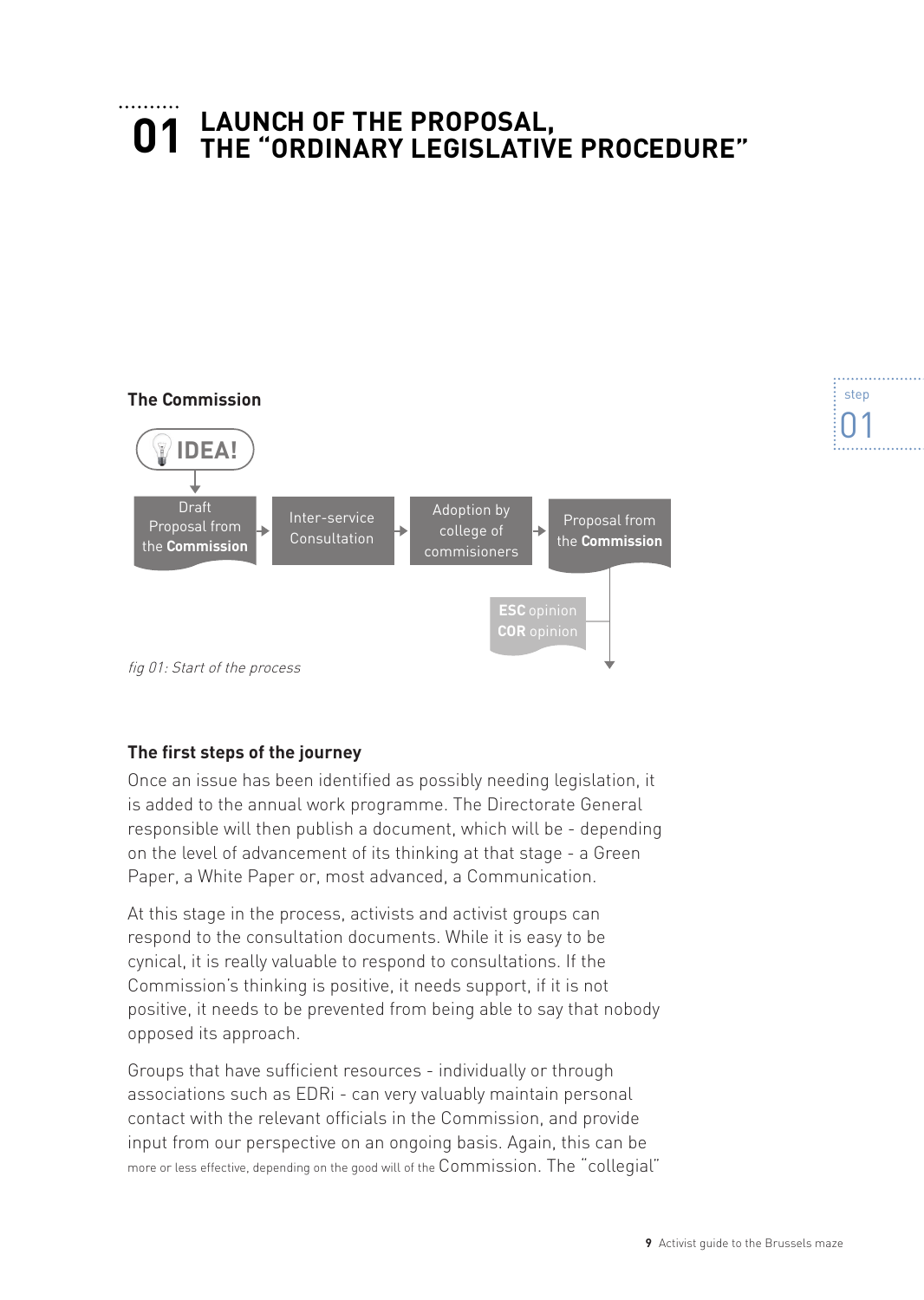nature of the Commission should always be remembered – it is a collection of often competing parts and not a single unit. Proposal are rarely supported by every part of the Commission, so there are always allies to oppose or support a particular measure; it is just a question of finding them.

#### **Commission approval process**

When the responsible Directorate General has adopted a Proposal, it is sent to the rest of the Commission, with a deadline of three weeks for a process called Inter-service Consultation. No proposed Commission Proposal can be approved unless it is supported by all parts of the Commission. This is therefore a key moment – although Commissioners must always take care that their opposition to a particular measure will not lead to opposition to any legislation that they have in the pipeline.

#### **Final steps**

Finally, a draft Directive or Regulation will be proposed, together with an Impact Assessment. The Impact Assessment is meant to be a careful weighing of the different options available, in order to produce better legislation. In reality, by the time the Impact Assessment is written, a political decision has normally already been taken. Therefore, decisions that are more political than fact-based have Impact Assessments which use very tortured logic and provide very interesting clues regarding where the Commission sees its own weaknesses. For example, the Impact Assessment on the Terrorist Content Online Regulation gave little evidence of the need to regulate terrorist content online.

step 01

**"While it is easy to be cynical, it is really valuable to respond to consultations"**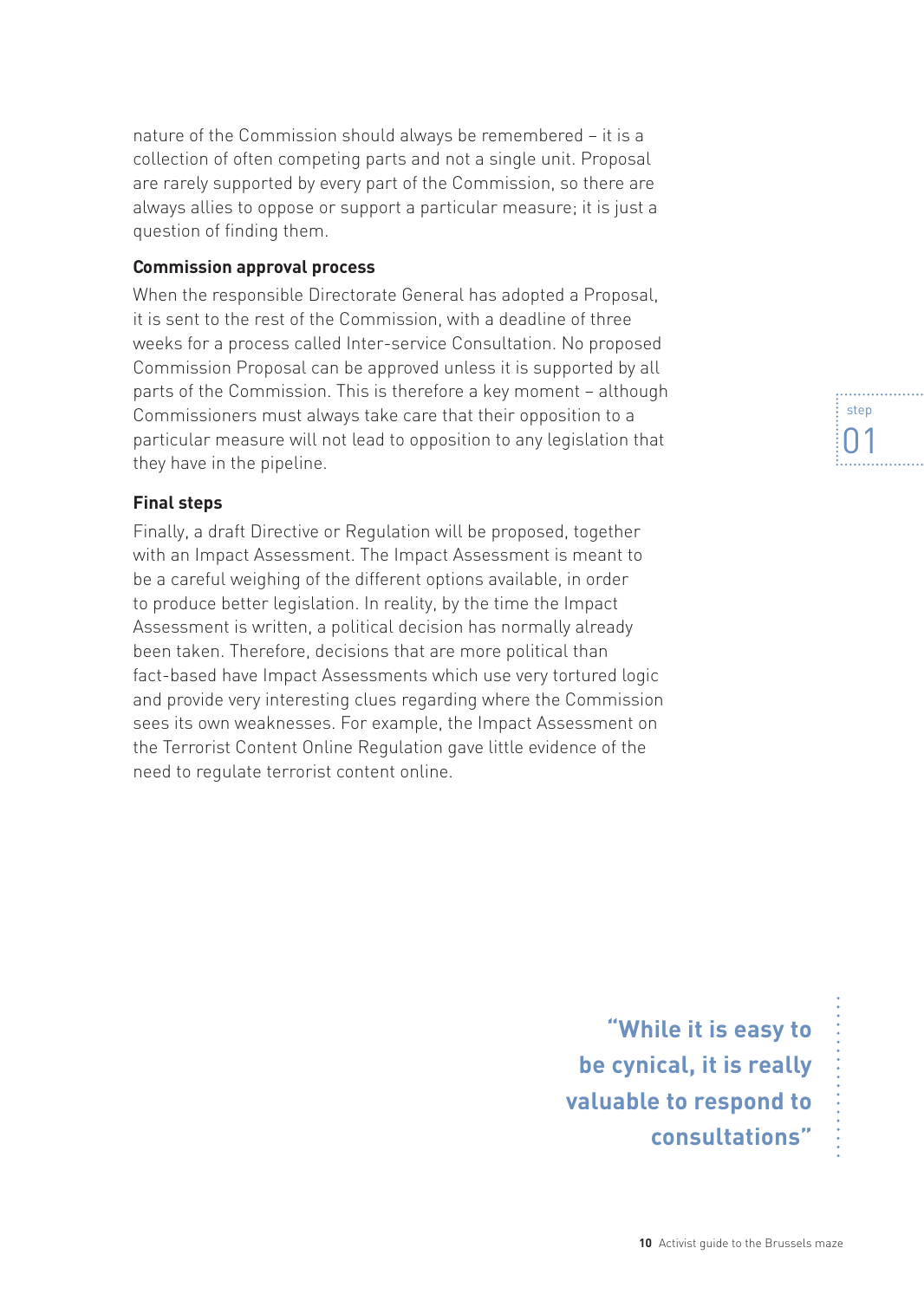### <span id="page-13-1"></span><span id="page-13-0"></span>**FIRST READING IN THE EUROPEAN 02 PARLIAMENT**

**Receipt of the Proposal by the European Parliament and EU Council**

Once a legislative procedure has been proposed by the European Commission, it is communicated to the European Parliament and the Council.



fig 02: Receipt of the Proposal by the European Parliament and Council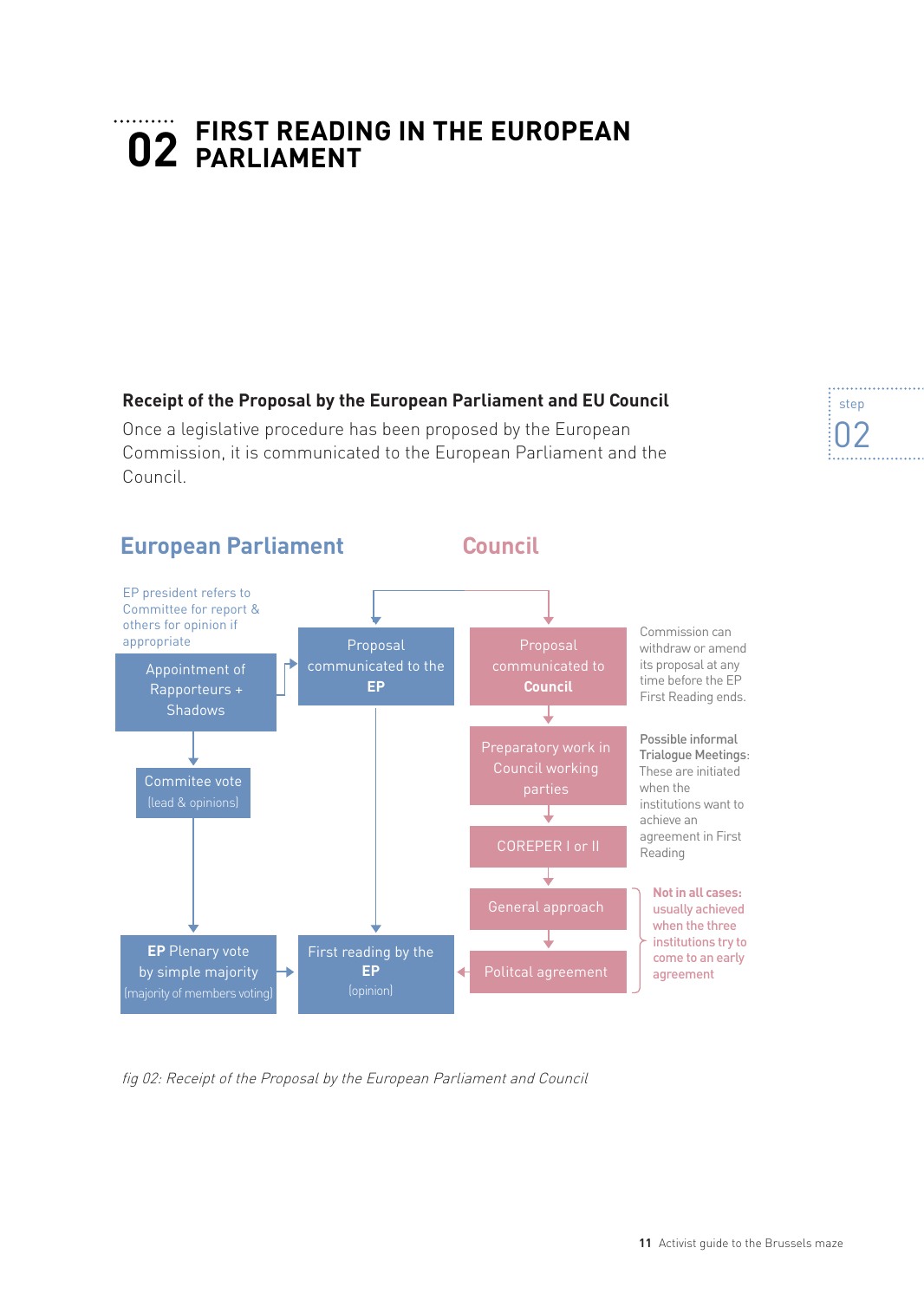As most policy files touch more than one policy area (a Directive may have an industry element, a cultural element and a civil liberties aspect, for example), it is normal for more than one Committee to work on a Proposal. Therefore, the first decision to be made is which Committee will be in charge (the Lead Committee) and which Committees will provide Opinions. With an Opinion, a Committee provides expertise related – in theory at least – to their area of competence.

#### **Procedure in Committee**

#### Appointing the MEP in charge

The next step is for the Lead and the Opinion Committees to decide on which MEP will be in charge of the policy file (the Rapporteur). If an MEP has worked previously on a subject, they are normally the automatic choice, unless they seriously mismanaged a policy file (also known as a dossier) in the past. The decision is made by the Coordinators of the political groups. Once the Rapporteur has been chosen, each of the other political groups needs to appoint an MEP that will follow the policy file on behalf of their political group (the Shadow Rapporteur).

#### **Debates**

There are then discussions on the policy file in Committee meetings, where the Commission, and sometimes also the Council, present their views. At this stage the Commission is often very active behind the scenes in the Parliament, seeking to gain support for its approach. This process can take quite a long time, as there is no time limit for the Parliament to complete its First Reading.

#### Draft Report/Opinion(s) and amendments

The procedure is identical in each Committee regardless of whether it is the Lead Committee or an Opinion Committee.

The Rapporteur produces a Draft Report, indicating the amendments that they would like to propose to the Commission's text. A deadline for amendments is then set and MEPs (oddly enough, any MEP, even those not on the Committee and who have not been following the policy file at all!) have an opportunity to table their own amendments. These can be accompanied by a short "justification" to explain the logic behind the proposed change. A few key points to remember for activists at this stage are:

• To think strategically about which MEPs from which political groups would be best to table their particular amendment (obviously the Rapporteur and Shadows are most influential);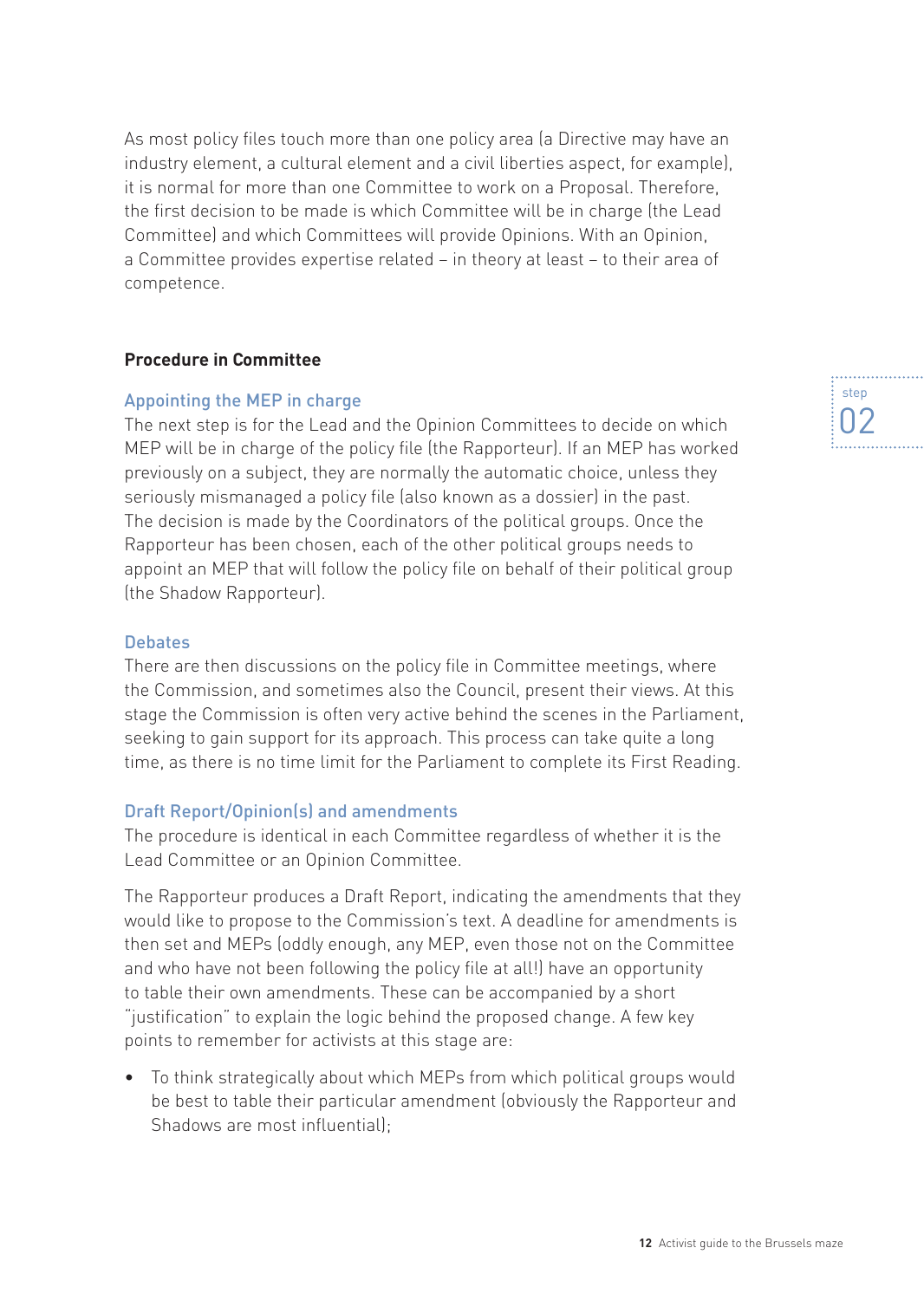- To think about how to gather support from MEPs from other political groups, the Rapporteur and Shadow Rapporteurs in particular;
- To ensure that MEPs, assistants and advisers fully understand the essence of why the amendment is needed, so that this can be maintained during negotiations.

#### Compromise amendments

The next stage in the process is the most undemocratic. Based on the very laudable EU approach (in all institutions) to seek compromise and consensus, the various political groups seek to adopt compromise amendments on key points. Compromise amendments try to represent the consensus on a given point, based on the amendments that were tabled.

However, the process is problematic for two main reasons – firstly, large lobbies have the capacity to persuade large numbers of MEPs to table "their" amendments, creating a false sense of consensus favouring the corporate lobbyists and secondly, the discussions happen behind closed doors, with little or no insight into how they were reached. In any event, by the time a compromise is reached, it is too late.

#### Vote in Committee

A voting list is then prepared by the Committee secretariat. Where there are several amendments on one particular article from the Commission's text, they are voted on in a sequence starting from the least similar to the Commission's text and ending with the most similar. When an amendment is adopted, the rest of the amendments "fall" and are not voted on, because this would lead to contradictory texts being adopted. Voting is by simple majority.

#### Vote in Plenary

The Lead Committee's text is then sent to a full sitting of the Parliament (Plenary), to be voted on by all MEPs. At that stage, it is still possible to table amendments, but this can only be done by political groups or by at least 10% of MEPs co-signing a proposed text.

In the Plenary (although usually before), the Commission explains what amendments it can accept and which it cannot accept. If it rejects an amendment of the Parliament, unanimity is needed in the Council for that amendment to be adopted. The Commission's position is therefore very important.

The Lead Committee's Report, as amended by the Plenary, is the Parliament's First Reading Report.

Following the adoption of the Report in Parliament, the European Commission produces a revised Proposal.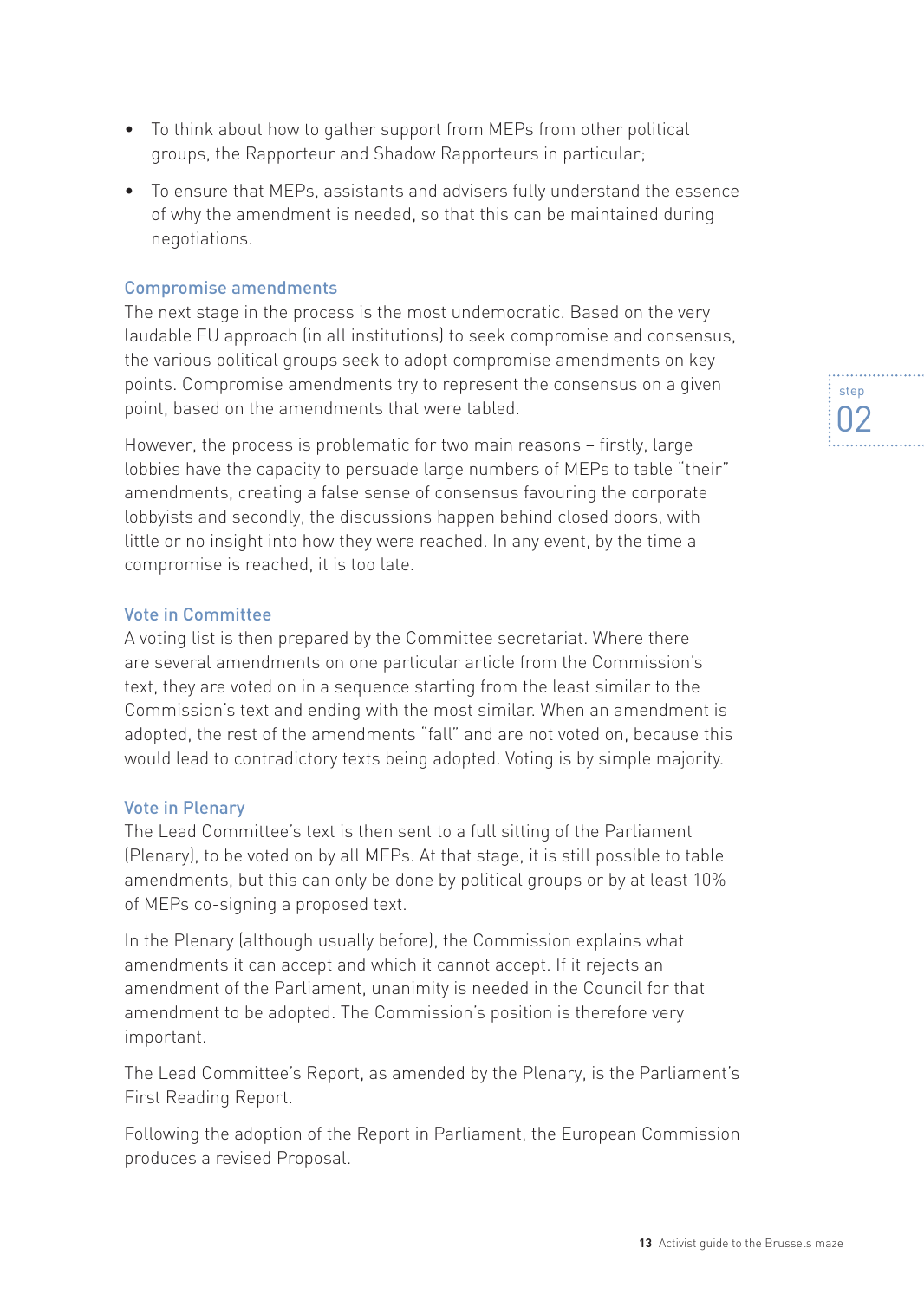#### First Reading Agreements / Trialogues

The European Parliament, since the first EU-wide elections in 1979, spent 30 years trying to get equal decision-making power with the Council. Even before the Parliament succeeded in getting this power, it started giving it away through the use of First Reading Agreements.

Under the Ordinary Legislative Procedure, as we saw above, each institution works independently, in order to allow a thorough analysis of each proposal and enable a balance between the institutions.

This procedure is now limited by First Reading Agreements. Under this process, in the First Reading, the Lead Committee adopts a preliminary agreement, approving a mandate for the Rapporteur to negotiate with the Council. These discussions take place behind closed doors, in parallel with the public discussions in the Parliament Committees. These closed negotiations (1557 of which took place in the 2009-2014 period and 994 in the 2014-2019 period) are called Trilogue Meetings.

The aim of these meetings is for the Rapporteur and Shadows to agree to a compromise with the Council. Both sides then go back to their respective institutions and rubber-stamp the agreement, bringing the procedure to a close.

From an activist perspective, this means that the Rapporteur and Shadows become much more powerful. The other MEPs will generally trust their Rapporteur/Shadows to get the best possible deal from the negotiations. As a result, building a majority to vote against a position agreed in this way is exceptionally difficult, but not impossible.

The number of legislative cases where the Parliament adopts an independent line and pushed the Proposal through the full legislative procedure dropped from 21% to 5% in the 2004 to 2009 legislature<sup>1</sup> and dropped from 5% to 2% in the 2009 to 2014 legislature. At the same time, the number of files completed in First Reading has gone up to 85%.2

[<sup>1</sup> http://www.europarl.europa.eu/code/about/statistics\\_en.htm](%20http://www.europarl.europa.eu/code/about/statistics_en.htm)

[<sup>2</sup> http://ec.europa.eu/codecision/statistics/docs/report\\_statistics\\_public\\_draft\\_en.pdf](%20http://ec.europa.eu/codecision/statistics/docs/report_statistics_public_draft_en.pdf)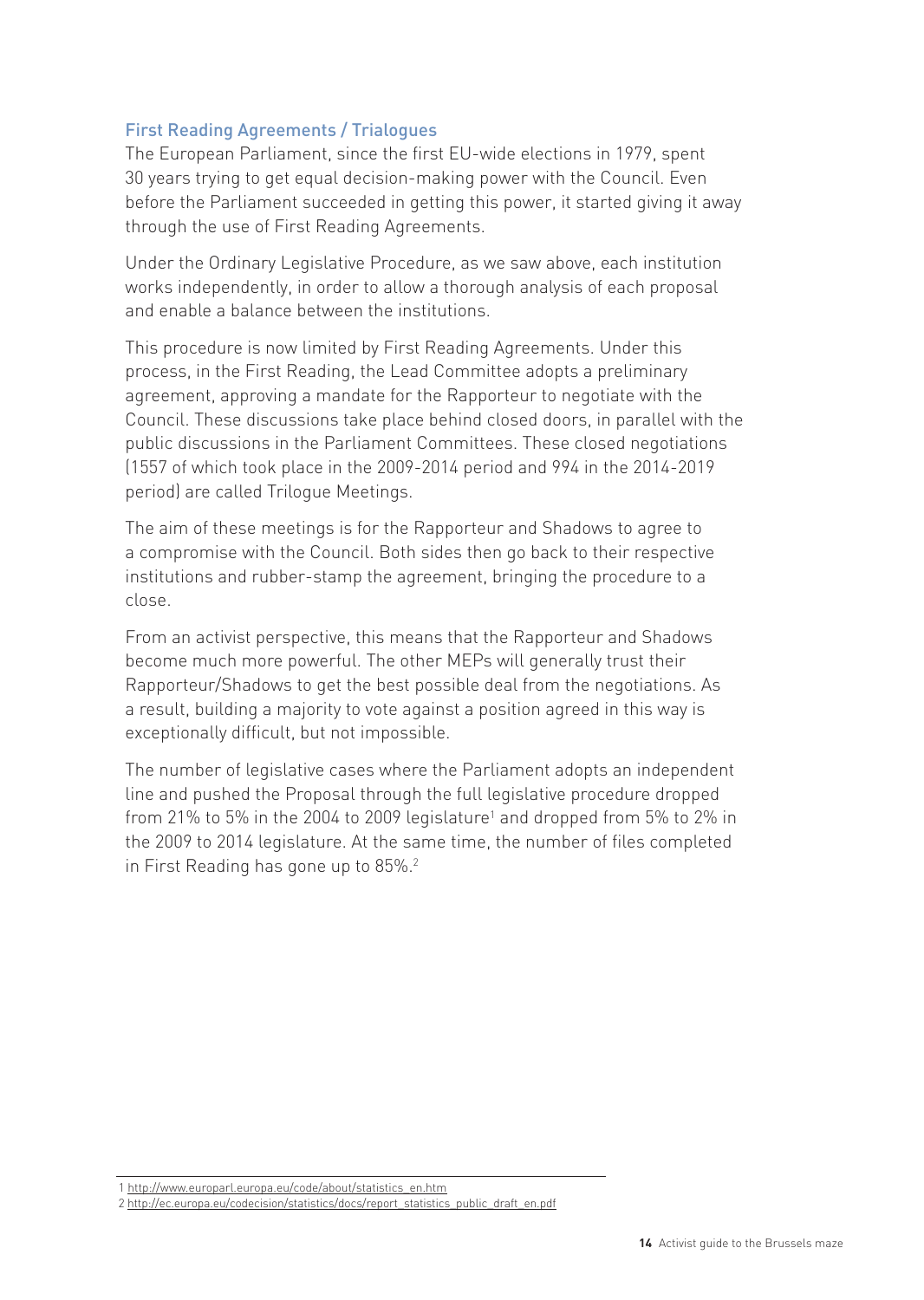## <span id="page-17-1"></span><span id="page-17-0"></span>**FIRST READING IN THE COUNCIL & 03 COMMISSION**



Text is submitted for signature of the Presidents and Secretaries-General of the EP and Council and published in the Official Journal

fig 03: First Reading in the Council & Commission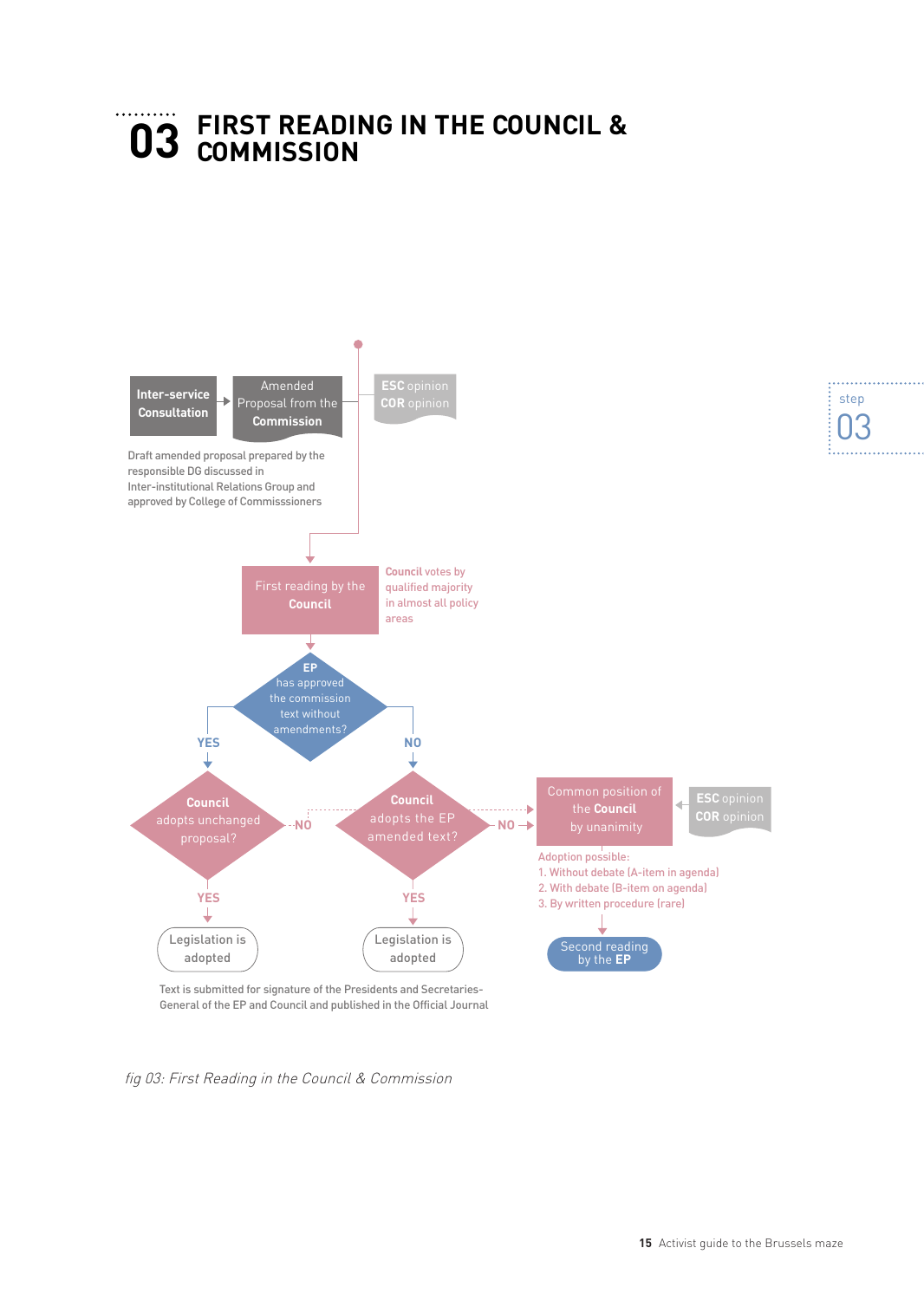#### **Commission revised Proposal**

After the Parliament adopts its First Reading text and, ideally, before the Council adopts its First Reading, the Commission produces a revised Proposal, taking into account the changes in the political context created by the Parliament's First Reading.

#### **Steps to reach an agreement**

The relevant Council Working Groups work together to reach an agreement on all of the elements of the Commission's text, with one eye on the developments in the Parliament. Depending on various factors, a General Approach (basically an informal agreement on the whole text) may be produced before the Parliament's First Reading. More difficult/contentious issues are pushed higher up the hierarchies of the ministries for decisions to be made there (with correspondingly higher ranked officials participating in meetings in the Council – up to Coreper).

If the Council decides to adopt all of the Parliament's amendments, then the Commission Proposal, as amended by the Parliament, will be adopted and the legislative process is finished.



fig 04: End of the First Reading and beginning of the Second Reading

### . . . . . . . . . . . . . . . . . . . step 03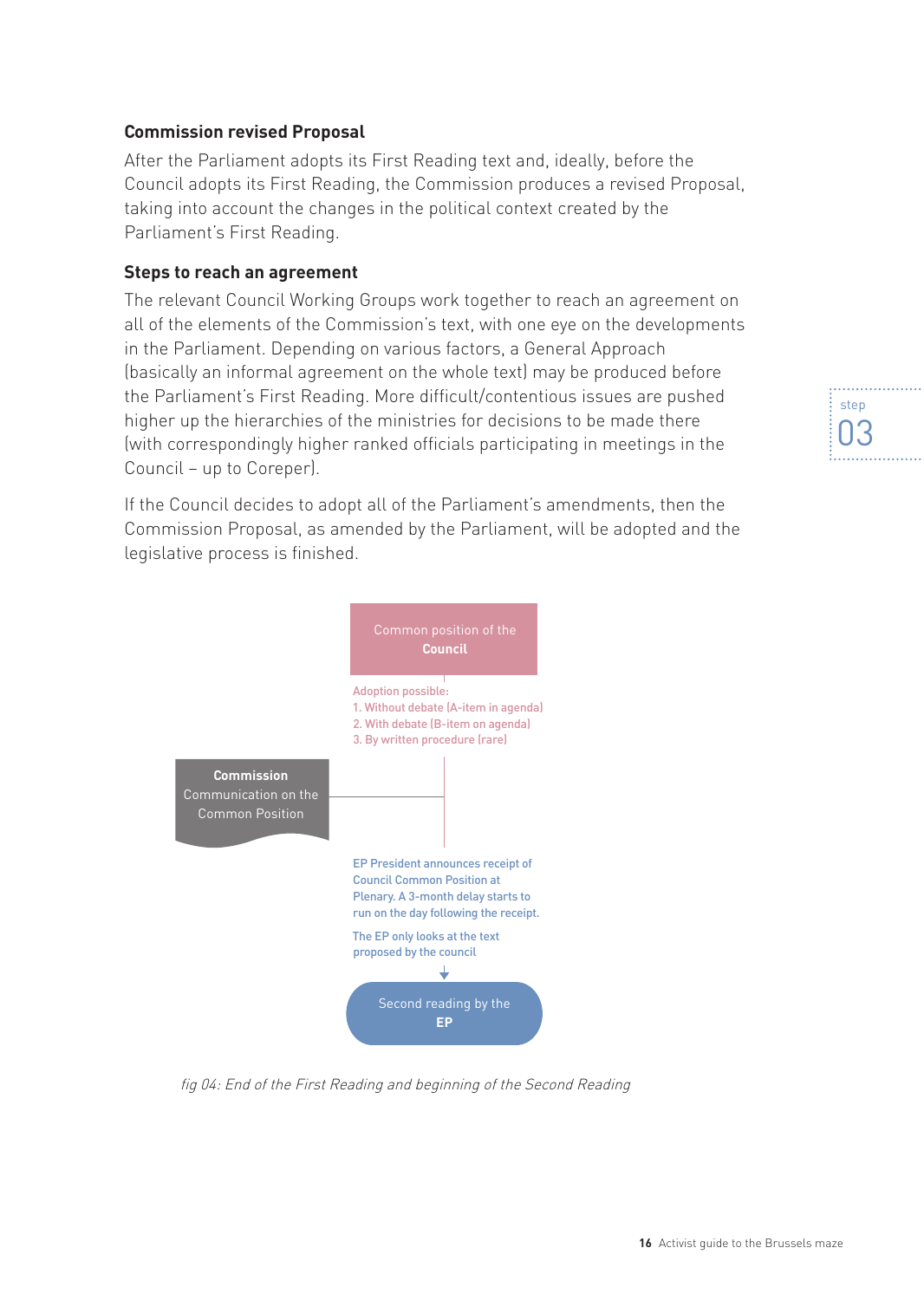## <span id="page-19-1"></span><span id="page-19-0"></span>**SECOND READING IN THE EUROPEAN PARLIAMENT**

The Second Reading in the European Parliament is a simplified version of the First Reading.

Only the Lead Committee prepares a Report, normally with the same Rapporteur and Shadow Rapporteurs. No amendments which would introduce new elements to the Proposal are allowed. No amendments which contradict the Council common position are permitted if the Parliament did not take a position in the First Reading.

Amendments are adopted in the Committee on the basis of a simple majority. The Parliament has a three month time limit during which it must respond. This can be extended to four months if, for example, the summer holidays take place during the three-month period.

After the Committee has finished its work and has sent its Report to be adopted by the Plenary, there are three possibilities:

- The Parliament approves the Council Common Position by simple majority and the legislation is adopted.
- The Parliament rejects the Council Common Position by absolute majority and the legislation is definitively rejected.
- The Parliament (by absolute majority) adopts amendments to the Council Common Position and the revised text is referred back to the Council.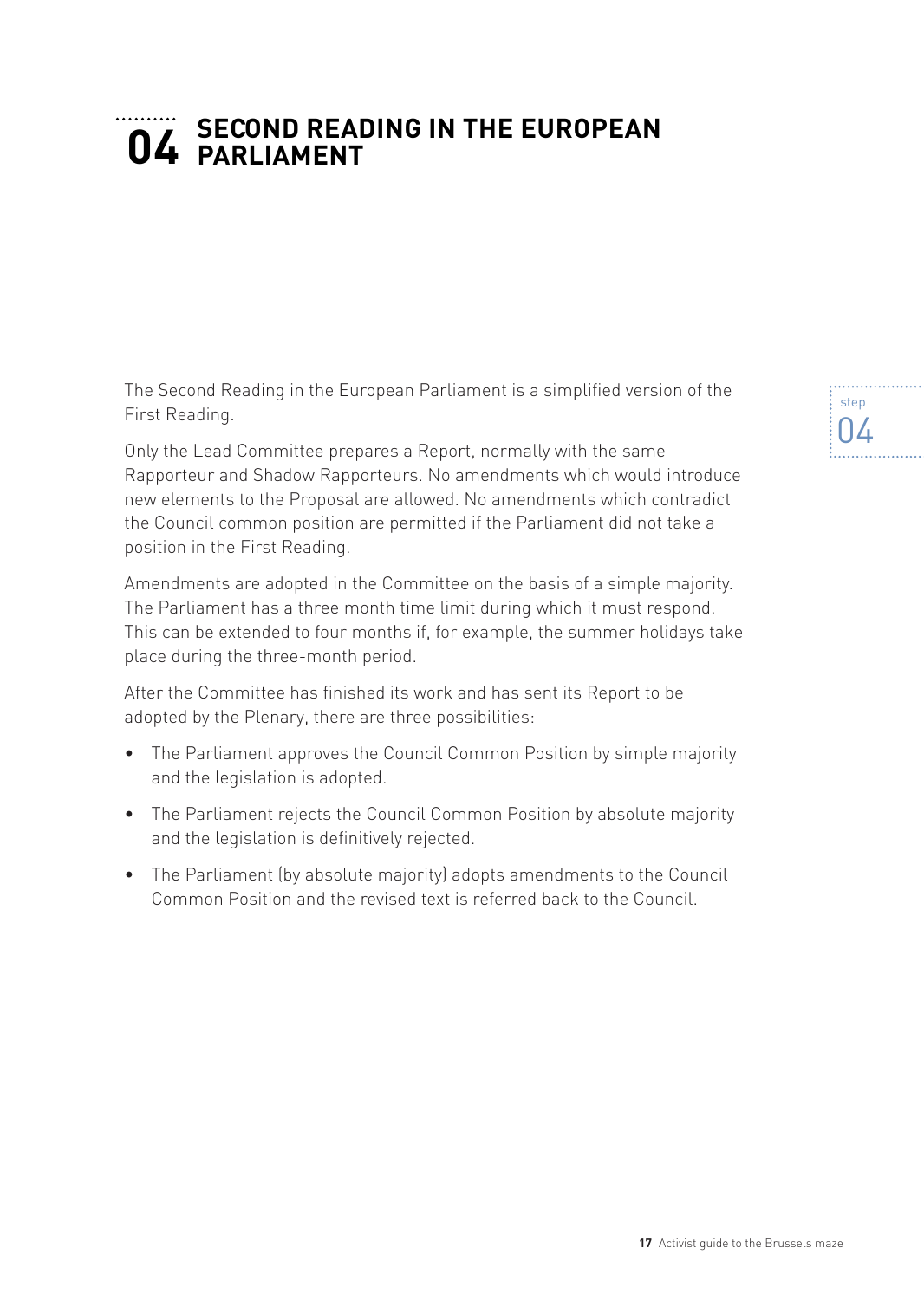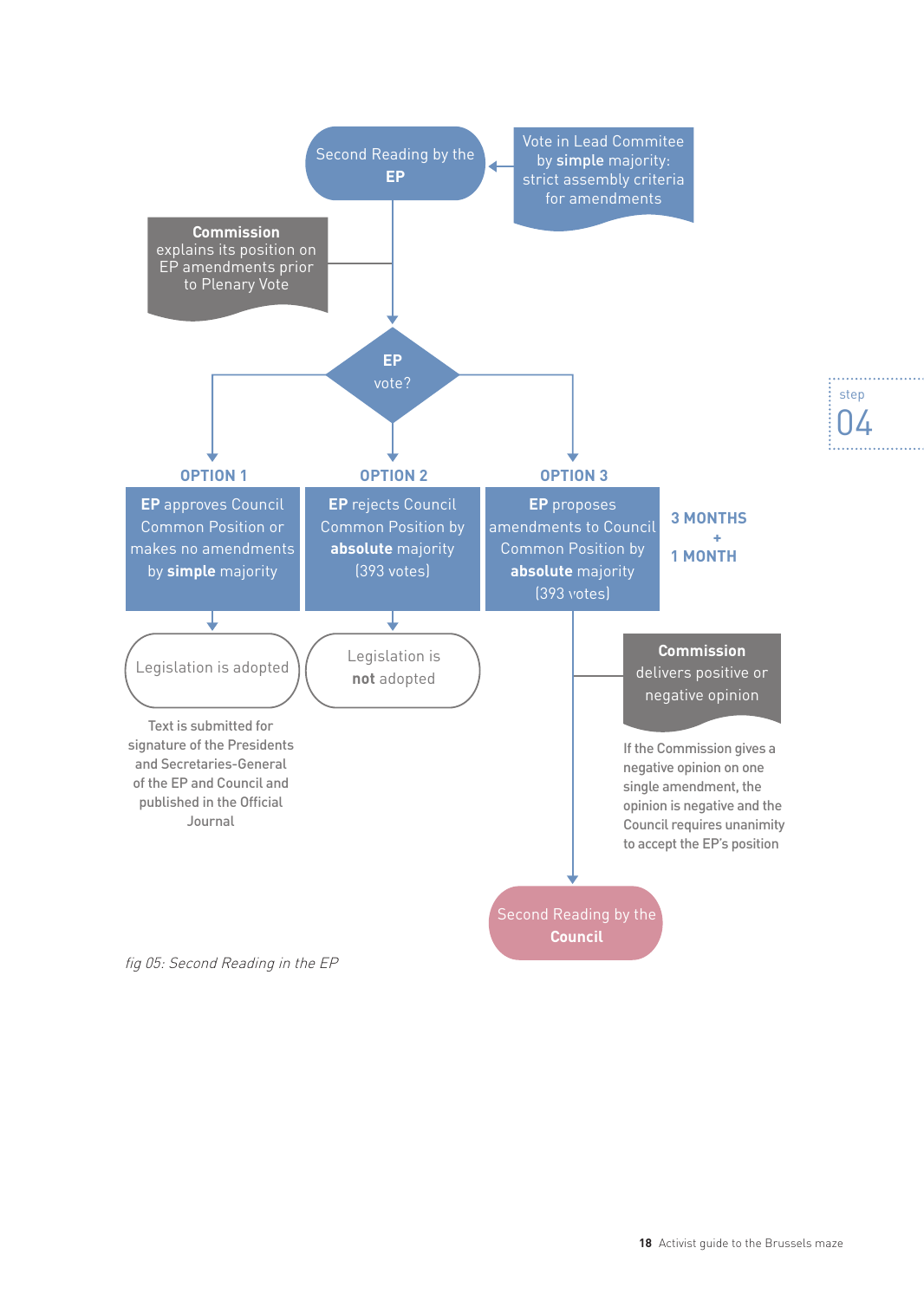## <span id="page-21-1"></span><span id="page-21-0"></span>**SECOND READING IN THE COUNCIL 05**

When the text is referred back to the Council, it must take the Commission's view of the Parliament's text into account. If the Commission has adopted a negative opinion on any part of the Parliament's text, unanimity is needed by the Council to adopt the text.



fig 06: Second Reading in the Council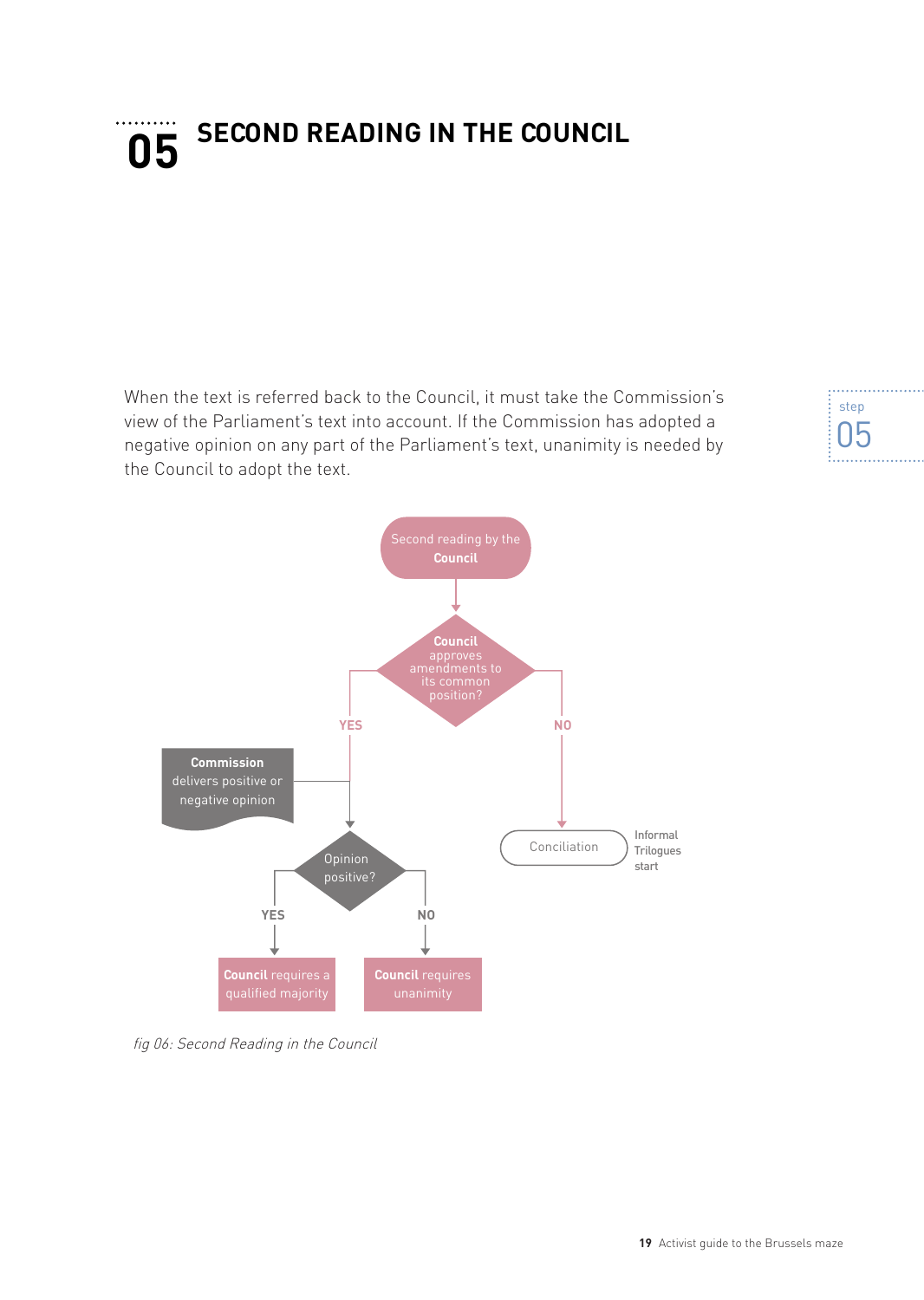## <span id="page-22-1"></span><span id="page-22-0"></span>**CONCILIATION 06**

If the Council does not approve the Parliament's text, negotiations are organised between the Parliament (Rapporteur and Shadows), Commission (DG responsible) and Council (Presidency, on behalf of the Member States). These meetings set the scene for Conciliation meetings between the institutions.

Within strictly defined time limits, a Conciliation Committee made up of 28 Member States, 28 MEPs (reflecting the strengths of the different political groups) and the Commission is convened. This either produces a compromise text... or it does not. If it does not, the legislative procedure finishes without any legislation being adopted.

If a text is agreed on, then it is sent to the Council and Parliament for adoption. As both institutions were involved in the negotiations, this is almost always a formality. If both do accept the compromise, then the legislation is adopted. If either institution does not accept the text, the legislative Proposal is abandoned.

**"Conciliation involves negotiations between the institutions"**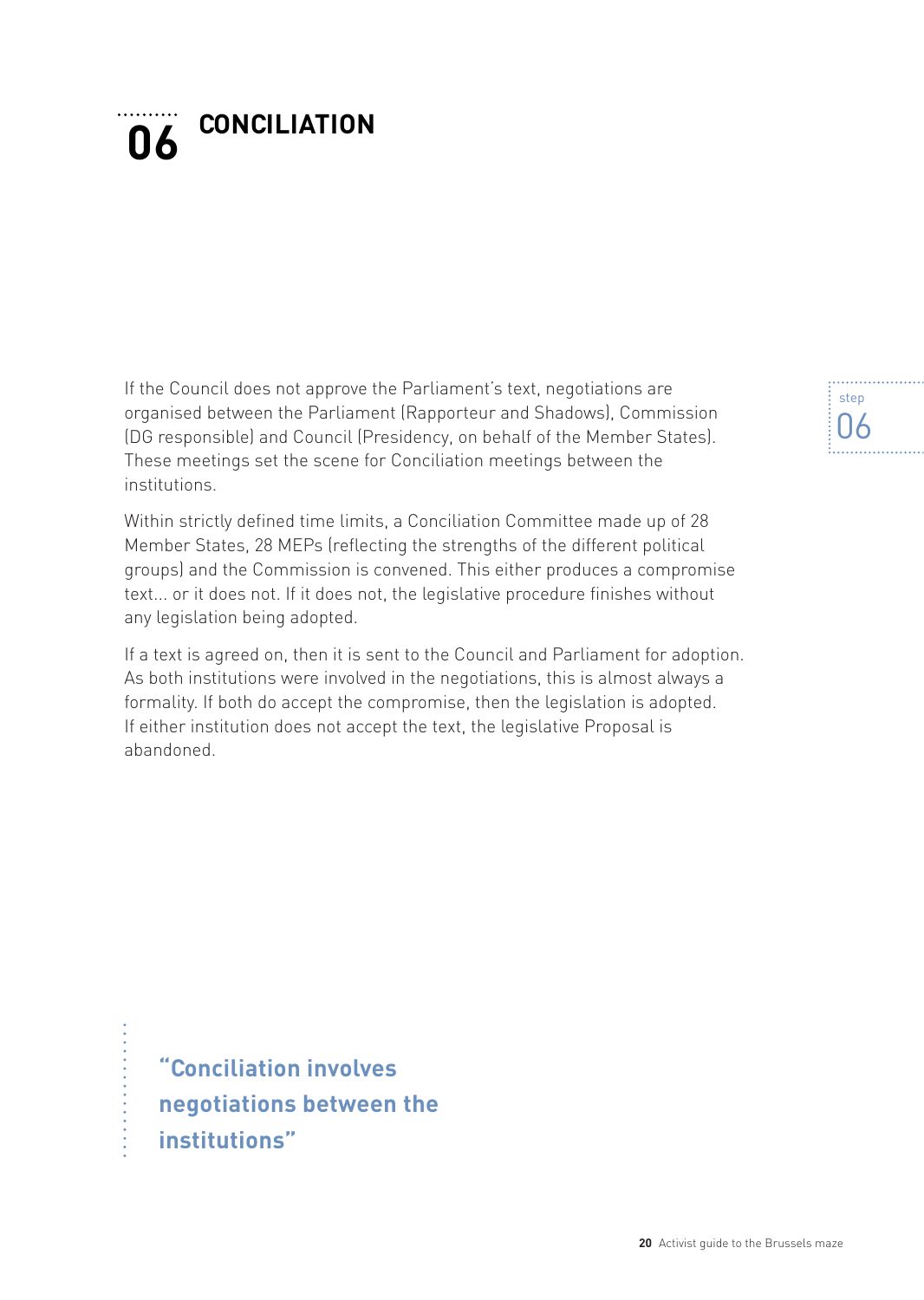

fig 07: Conciliation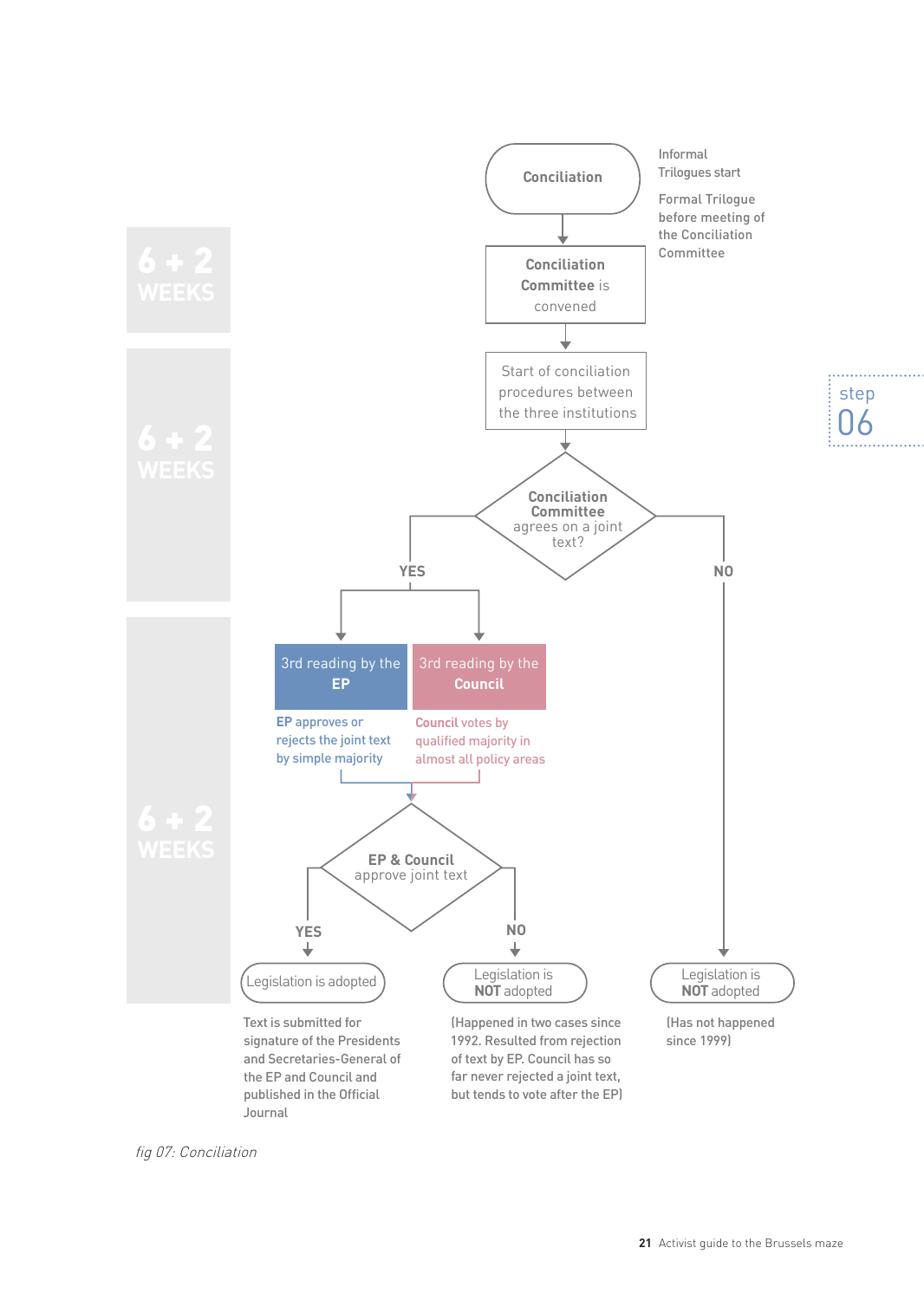## <span id="page-24-0"></span>**NON-LEGISLATIVE OTHER**



## PARLIAMENTARY NON-LEGISLATIVE POLICY FILES (DOSSIERS)

The European Parliament very frequently decides to prepare non-legislative Resolutions (sometimes known as INIs), often in reaction to non-legislative instruments which have been published by the European Commission or to take a position on upcoming legislative Proposals. Sometimes they are also a reaction to current events or issues where the Parliament has limited or no competence, such as internet governance.

Such non-legislative instruments fit in practice the interests of well-funded industry lobbies far better than those of civil society. Where civil society succeeds in minimising risks in such a policy file – or even when we succeed in including a positive text in a non-legislative policy file – a huge amount of effort is needed in order to ensure that the Parliament takes its own position into account when any subsequent legislation is tabled. On the other hand, where the Parliament adopts resolutions which are contrary to our interests, the well-funded lobbies that inserted these resolutions will usually have the manpower and funding to ensure that the Parliament is not allowed to forget.

The procedure for non-legislative policy files in Parliament is the same as for the First Reading under the Ordinary Legislative Procedure.

### INTERNATIONAL AGREEMENTS

The European Commission has responsibility to negotiate international agreements. In recent years, these have generally been in the security field (agreements on exchange of data on innocent citizens with foreign governments concerning passenger data, financial data, etc), but they can also be in the areas of international trade (such as bilateral trade agreements such as CETA and TTIP) and copyright, trademarks, etc (ACTA).

It is normal for the European Parliament to adopt a non-legislative Resolution in order

to provide input into the negotiations for international agreements – as was done with the EU-Australia Passenger Name Record (PNR) and Anti-Counterfeiting Trade Agreement (ACTA) policy files. However, the Council and Commission have repeatedly found that ignoring the Parliament's wishes has no particular negative consequences. For example, the Parliament adopted the EU-Australia PNR Agreement, even though it did not contain many of their initial demands.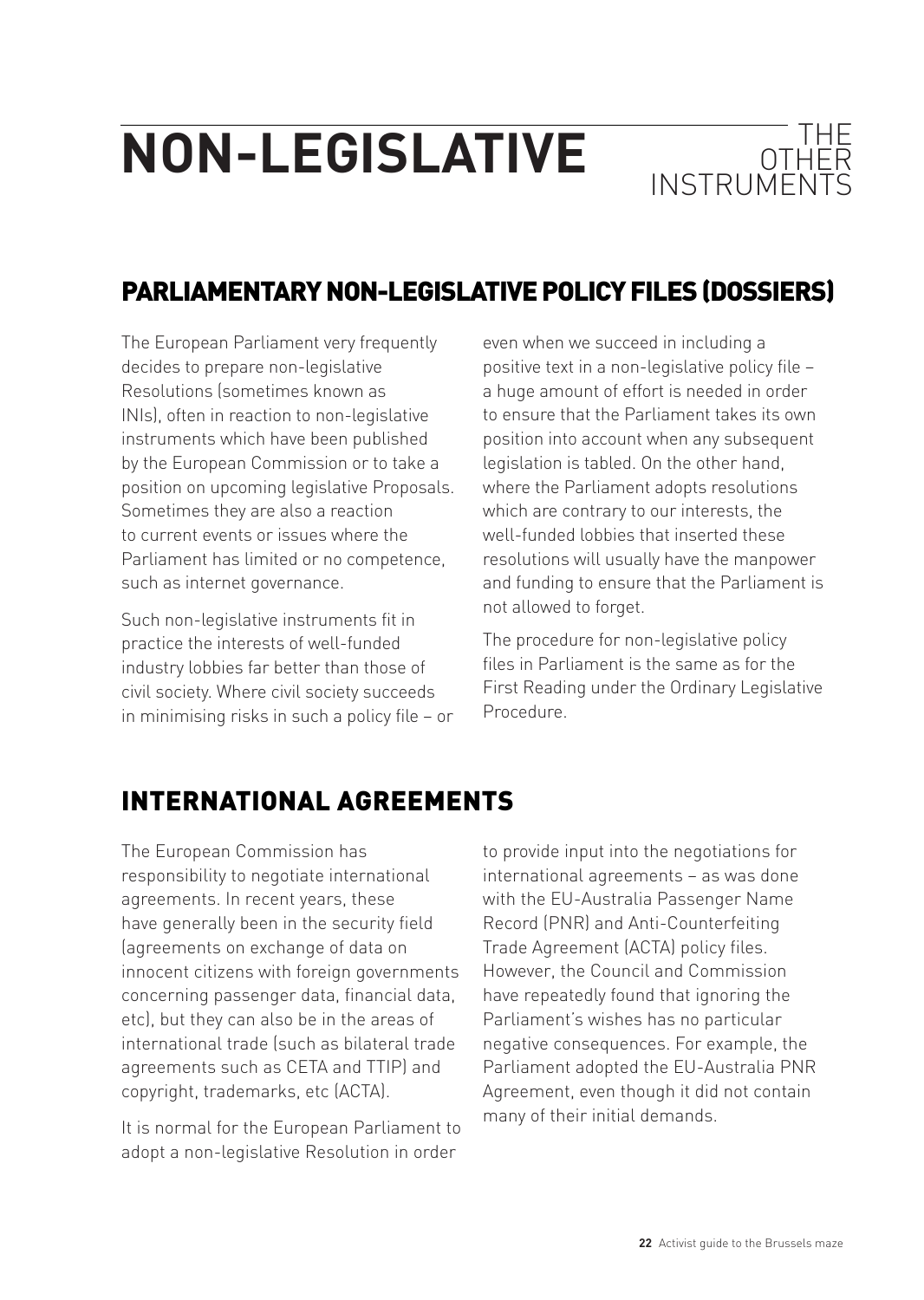## <span id="page-25-1"></span><span id="page-25-0"></span>**TOP TEN ADVOCACY TIPS FOR ACTIVISTS**

A MIGHTY SHORTLIST

01 Be early. Being involved in a policy file early shows knowledge of the policy file and willingness to be engaged. Policy-makers appreciate this greatly.

02 Be reliable. Policy-makers have limited time and need to be credible vis-à-vis their colleagues. Understandably, they listen more to people that have been more reliable.

03 Be honest. Policy-makers eventually forgive - but not forget – mistakes. They neither forgive nor forget being misled.

04 Be understanding. Know and make allowances for the practical and political options available to a policymaker. Politics is the art of the possible. Being asked for what you can't deliver is unsurprisingly not flattering for a policy-maker.

05 Be nice! However important a particular policy file is, being aggressive will never be productive and will limit your options the next time you need to communicate with that policy-maker.

06 Be thorough. Policy-makers appreciate expert and complete analysis.

07 Be brief.

**01 EARLY**

**02 BE RELIABLE**

**03 HONEST**



**05 BE NICE**



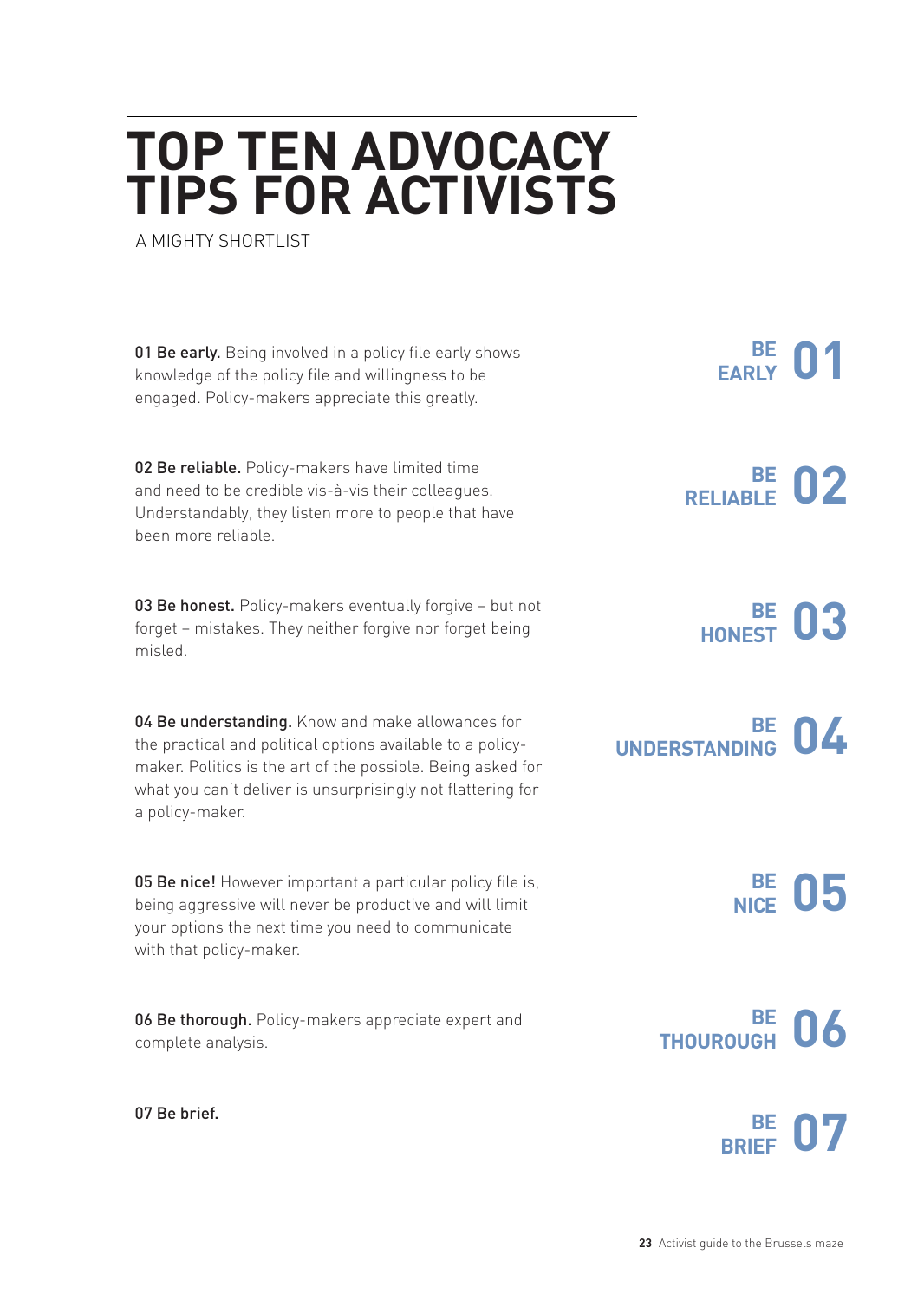08 Be consistent. You need to ensure that your analysis and policy are clear and consistent. It is also important to liaise with other, similar, civil society groups to ensure that the message is not diluted by confusion.

09 Be personal. Policy-makers get zillions of communications from interest groups. Non-personalised messages have less impact.

10 Be a bridge builder. Alliances are crucial, even with individuals, groups and industries that you compete with on other issues.

**ADVOCACY &** 

**TIMELINE**

**CAMPAIGNING** 

WHEN TO DO AND WHAT

**24** Activist guide to the Brussels maze





**CONSISTENT**

**DB**<br> **BE**<br> **DB** 

**10** 

**09 PERSONAL**

**A BRIDGE BUILDER**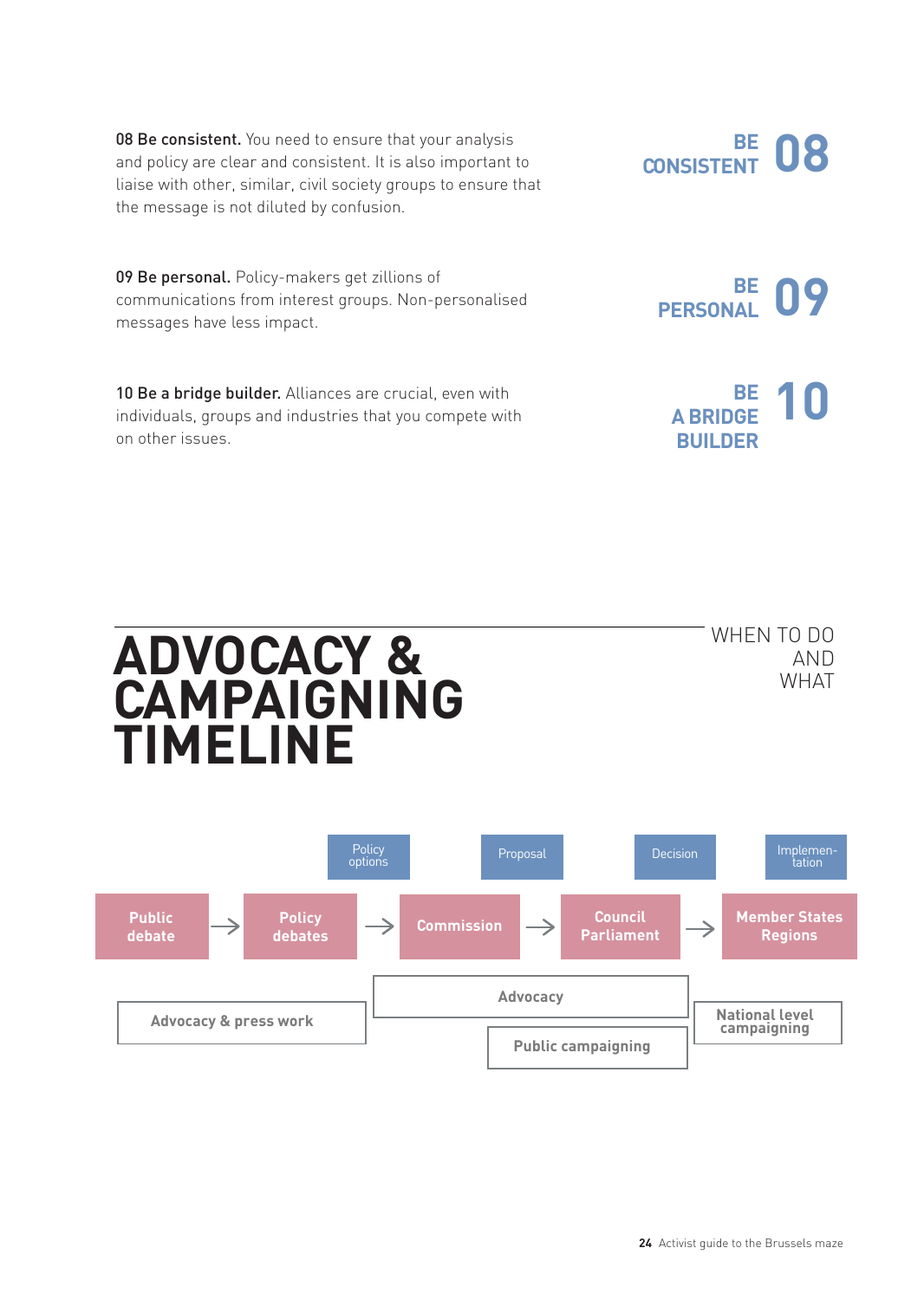<span id="page-27-0"></span>

**A-Point** Policy file (dossier) on a Council agenda which will be adopted without discussion. **Assent procedure** In certain very limited cases (amendments to structural funds, for A

example), the Parliament can be asked to either approve or reject a Proposal but not amend it.

**B-Point** Policy file (dossier) on a Council agenda which will be debated.

B

C

**Charter of Fundamental Rights of the European Union** The Charter contains the human rights (called "fundamental rights") that the EU and its Member States are obliged to respect. Although it contains broadly the same rights as the European Convention on Human Rights (ECHR) it should not be confused with it. The court responsible to deal with violations of the Charter is the CJEU, not the ECtHR.

**Codecision** Former name for the Ordinary Legislative Procedure.

**Committee of the Regions** Advisory body that represents sub-national (and non-state national) administrative structures at an EU level.

**Conciliation** Stage after the Second Reading in the Ordinary Legislative Procedure where the three institutions meet to find a final compromise.

**Coreper** Committee of Permanent Representatives – the highest level of authority below the ministerial level in the Council.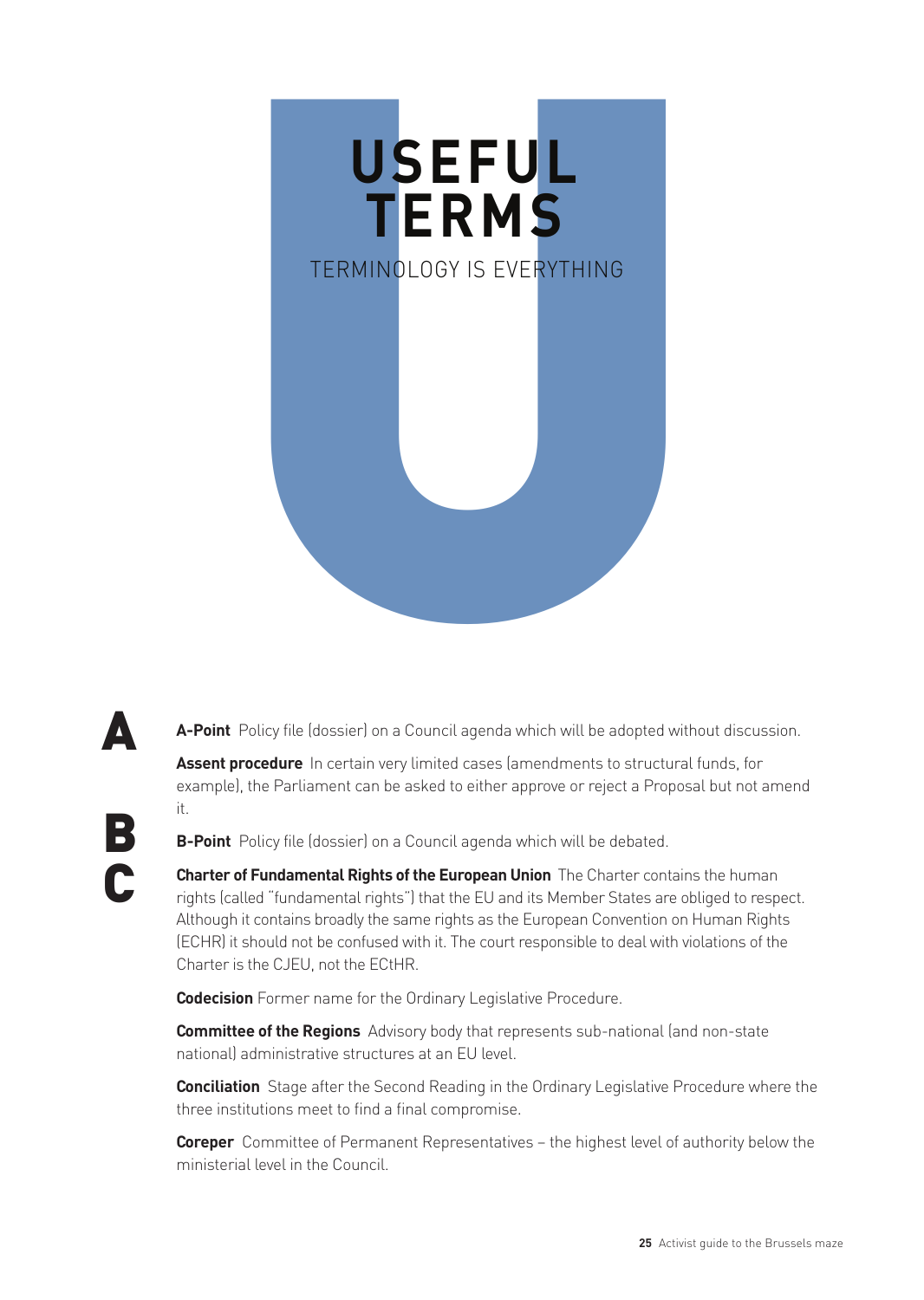**Council of Europe (CoE)** The CoE, not to be confused with the European Council (the political leaders of EU Member States) or the Council of the European Union (which is made up of representatives of each national government), is an international organisation promoting co-operation between 47 European countries. Its best known body is the European Court of Human Rights (ECtHR), which enforces the European Convention on Human Rights.

**Council of the European Union** The Council of the European Union, also known as the EU Council, is made up of national ministers from every country and therefore represents the Member States' governments.

**Court of Justice of the European Union (CJEU)** The Court consists of one judge per Member State and eight to eleven Advocates General. Its task is to interpret Union law. The court can give rulings on whether instruments of the EU institutions and Member States governments are in line with the treaties and on the interpretation or the validity of provisions contained in Community law.

**Decision** Directly applicable legislative act of the European Commission or Council on a narrow point of regulation, such as an anti-dumping measure or a competition ruling.

**Directive** Most common form of EU legislation. A Directive establishes (normally) detailed policy that must be transposed into national law, as it is not directly applicable.

**Double majority** The new Council voting system under the Lisbon Treaty. Under this system, a majority is at least 55% of the members of the Council, comprising at least 15 of them and representing at least 65% of the European population. A blocking minority may be formed comprising at least four members of the Council. Unofficially, Presidencies do not put Proposals to the vote if two large Member States (FR, DE, IT, UK) are opposed.

**Economic and Social Committee** Advisory body that is meant to represent the interests of employers and civil society at the EU level.

**European Citizens' Initiative (ECI)** Requiring one million signatures from at least one quarter of the EU Member States, the newly created ECI allows citizens to formulate initiatives inviting the Commission to bring forward Proposals in areas where the Commission has the power to do so.

**European Council** The European Council is the political leadership body of the EU, made up of the EU President, the President of the Commission, and heads of state/government for each EU Member State.

**European Court of Human Rights (ECtHR)** The ECtHR is an international court based in Strasbourg dealing with applications by states and individuals on alleged violations of the European Convention of Human Rights.

**Green Paper** Document from the European Commission, intending to stimulate discussions on a certain topic on a European level. It is often published as a first step in policy making.

**INI** Abbreviation for the Parliament's "own initiative" (non-legislative, non-binding) Report. The document produced at the end of an INI procedure is normally a European Parliament Resolution.

**Inter-service Consultation** Consultation process that takes place inside the European Commission as the last editing stage before a document is finalised.

**MEP** Member of the European Parliament.

E

D

G

I

M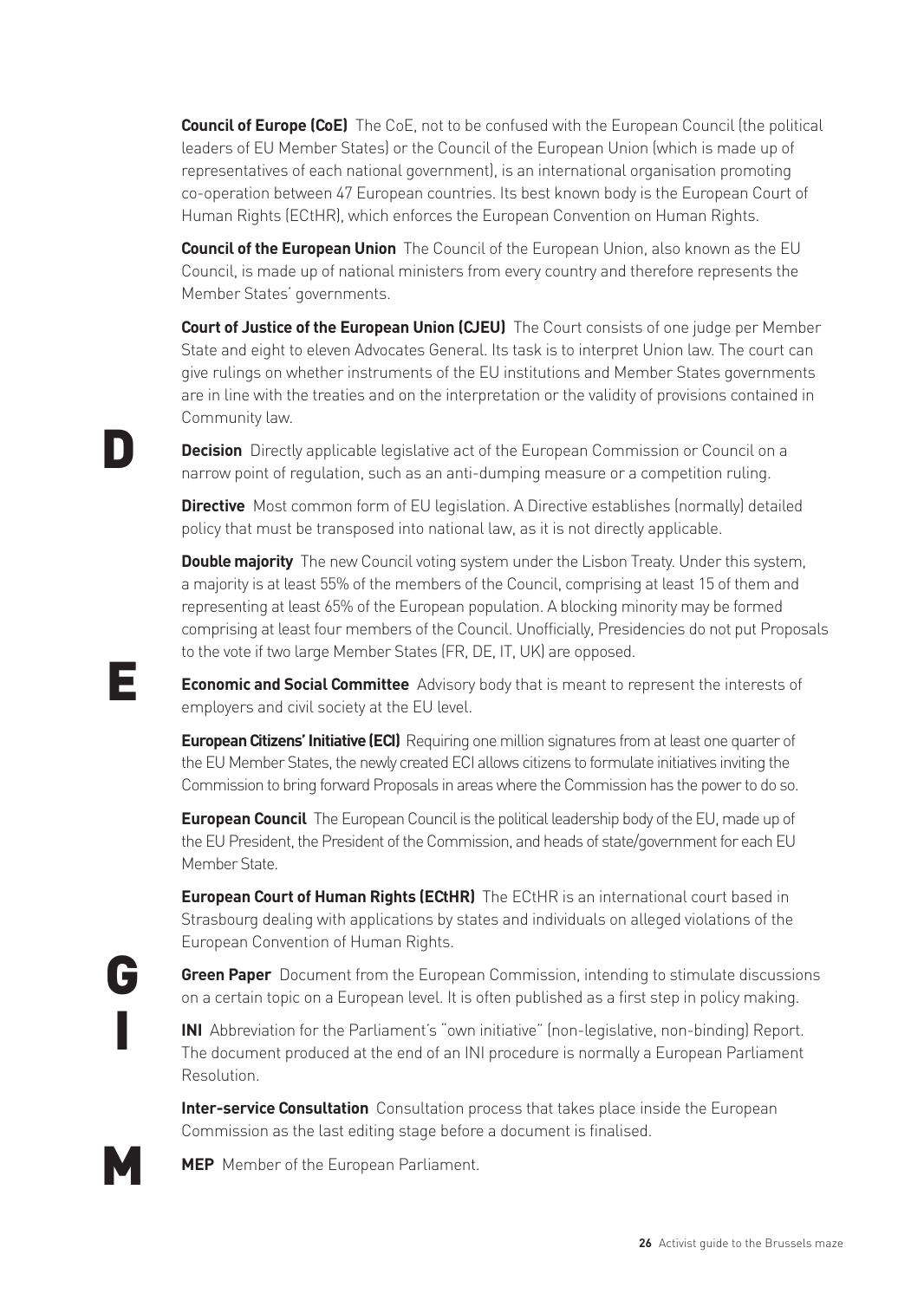**Mixed agreement** International agreement which contains elements that are EU competences and elements which are Member State competences. It requires ratification at both EU and national level.

**Opinion** Advice given by a European Parliament Committee to the Committee in charge (Lead Committee).

**Ordinary Legislative Procedure** The most common decision-making procedure, which theoretically gives Parliament, Council and Commission equal powers (previously known as "codecision").

**Own-initiative Report** Non-legislative, non-binding position of the European Parliament.

**Proportionality** Legal principle which requires that measures instigated by EU institutions must be an effective and necessary way to achieve the objectives outlined in the EU's founding treaties.

R

P

S

T

**W** 

O

**Rapporteur** MEP in charge of a particular policy file (dossier).

**Recommendation** Non-binding act which points at desirable actions needed by EU Member States without forcing them in any way.

**Regulation** Binding legislative act that is effective directly in all EU Member States without needing a transposition into national law.

**Shadow Rapporteur** MEP in charge of a particular policy file (dossier) for their own political group.

**Subsidiarity** Rule whereby only those decisions that are best taken at EU level should be taken at EU level.

**Transposition** Process of implementing an EU Directive into national law.

**White Paper** Proposal from the Commission for action in a particular policy area. It is not as developed as a Communication but more specific than a Green Paper.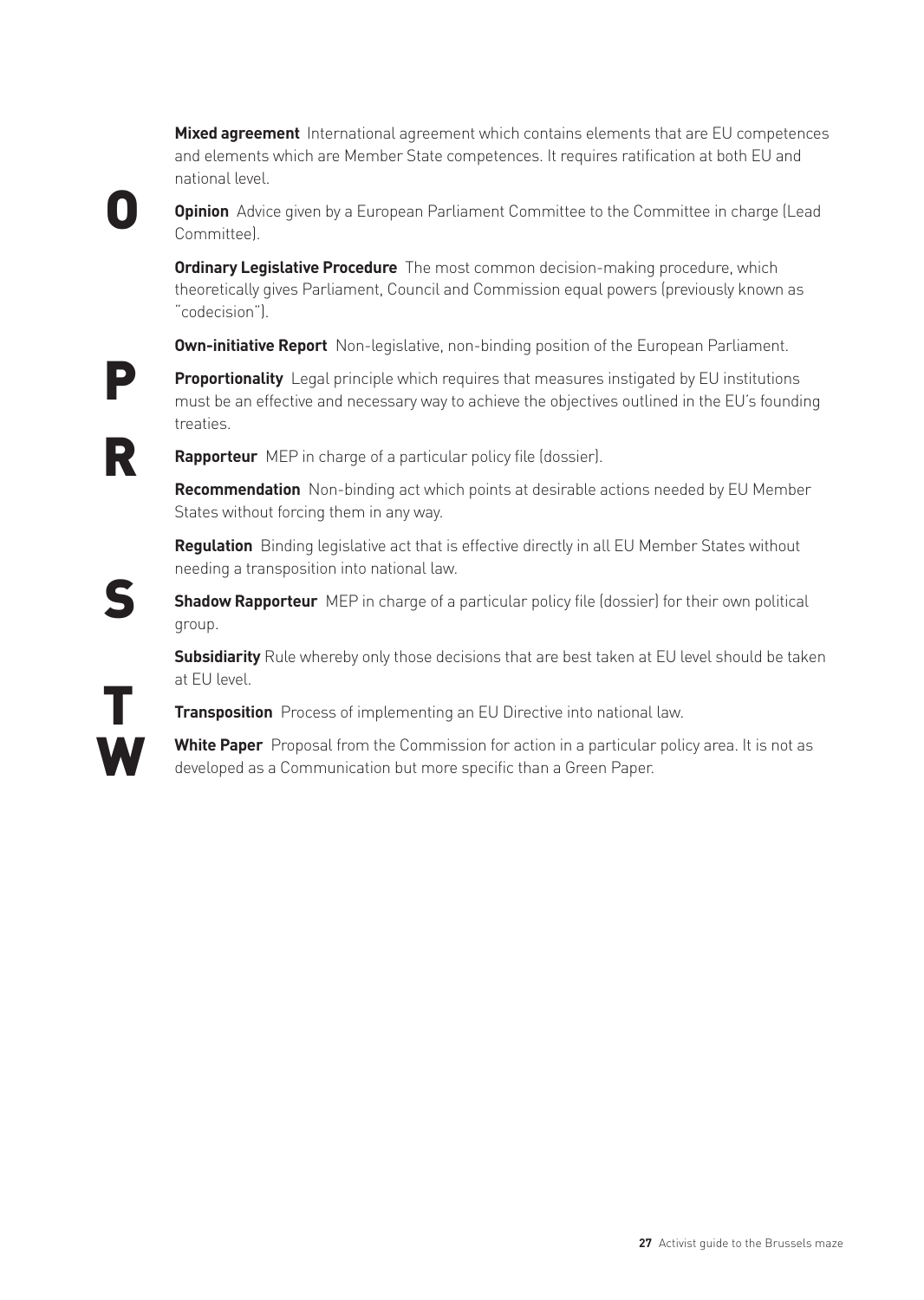## **MASS SURVEILLANCE. RANDOM CENSORSHIP. CONTENT RESTRICTIONS.**

COMPANIES AND GOVERNMENTS INCREASINGLY RESTRICT OUR FREEDOMS.

## **Donate NOW: <https://edri.org/donate>**

## **PRIVACY! FREE SPEECH! ACCESS TO KNOWLEDGE AND CULTURE!**

EDRI IS THE BIGGEST EUROPEAN NETWORK DEFENDING RIGHTS AND FREEDOMS ONLINE.

Our mission is to advocate for a world where everyone enjoys privacy, where we are not being spied on and our data is not being sold or abused. A world where we can share our thoughts freely, without fear.